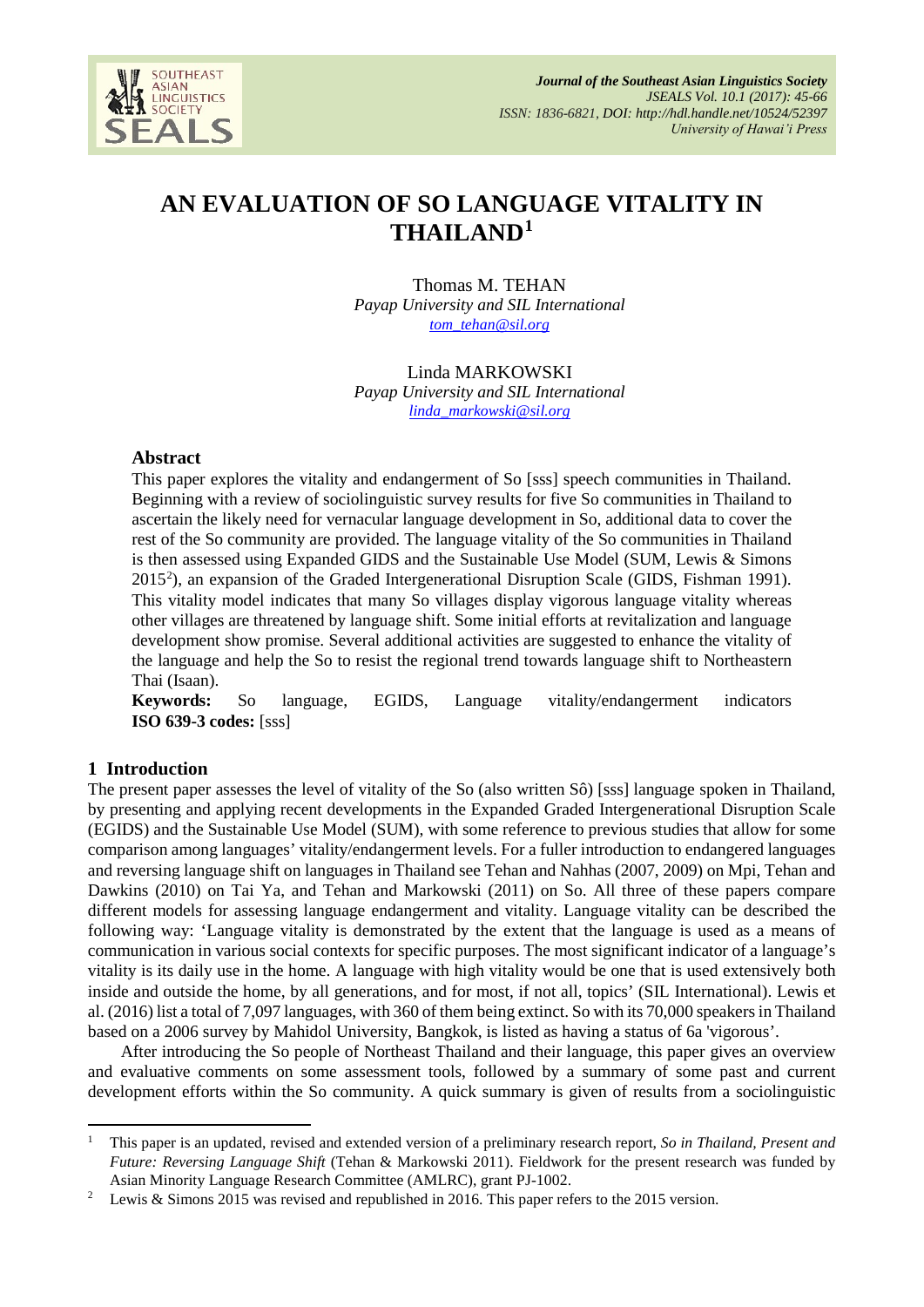survey of selected So language communities (Choo 2008; see also Choo 2012, Choo et al. 2012), followed by a summary of a previous So language vitality assessment by the authors (Tehan & Markowski 2011). The present study then evaluates the language vitality of So by reviewing and applying newer developments in Lewis & Simons' EGIDS, especially the Sustainable Use Model and FAMED conditions (Lewis & Simons 2015). Lastly, the future of the So language is speculated on.

Earlier vitality assessments of Mpi (Tehan & Nahhas 2007, 2009) and Tai Ya (Tehan & Dawkins 2010) were able to be rather exact in the evaluations, because these languages had only two villages in Thailand that showed significant vitality. However, since there are scores of So-speaking villages, the method has been adapted to group villages by EGIDS levels to develop an overall vitality picture. From that first approximation, we applied the other evaluation schemes to the same groupings. It is hoped that this adapted vitality evaluation method will be applied to other languages and continually refined, by comparing the results of all evaluation schemes across a number of languages.

#### **2 The So people and their language**

**.** 

The So (or Sô) language [ISO 639-3 code: sss] is a Katuic language spoken in Thailand and the Lao PDR. Katuic languages have long been included as a branch within the Mon-Khmer language family, but more recent studies suggest that the Katuic language family is directly rooted under Austroasiatic (Sidwell 2005, 2015). The classification of languages within Katuic has also varied greatly among researchers, but So is consistently placed in West Katuic along with the closely related Bru languages (Gehrmann 2016, Sidwell 2015).

This paper focuses on the So speakers in Thailand, who are predominantly found in the provinces of Sakon Nakhon (Kusuman district) and Nakhon Phanom (Phon Sawan and Tha Uthen districts).<sup>[3](#page-1-0)</sup> A few scattered villages of So speakers are also reported in other districts, such as Pla Paak of Nakhon Phanom, or in neighboring provinces, such as Mukdahan, but vitality is very weak in these isolated locations. [4](#page-1-1) The Ethnologue reports the population of So speakers in Thailand at 70,000. However, data collected from among the So community during previous research (Markowski 2009, Tehan & Markowski 2011) estimates less than 30,000 known to be currently speaking So in around 50 villages.

The difference in numbers may be related to the number of proficient speakers dropping, or to potential confusion with language names. The autonym used by So speakers in Thailand is  $[t<sup>h</sup>rs]$ , while the Thai pronunciation is [so:]. However, the name [so:] is also sometimes used to refer to speakers of other Katuic languages, such as varieties of Western Bru [brv] in Sakon Nakhon and Mukdahan provinces, or to speakers of the Vietic Thavung language [thm] in Sakon Nakhon. So speakers are also found in the Lao PDR, but due again to language name variation, more linguistic research needs to be done to clarify the relationships. The 2005 census of the Lao PDR (Lao Department of Statistics 2005) does not use the name So, but lists around 118,000 Makong people, with 43,000 in Khammouane province, 74,000 in Savannakhet province, and a few elsewhere. These figures are included in the Ethnologue total population figures for So [sss], and Makong is listed there as an alternate name for So, though these are not necessarily the same.

Many of the Makong in Khammouane, who may identify themselves as Bru (Brou) or So, do appear to speak the same language as the So in Thailand, since speakers from Kusuman are able to communicate easily with speakers from many of these villages. In fact, though it is not well documented, the So in Thailand are reported to have come from Khammouane province, Lao PDR. The earliest record of a So settlement in Thailand is in Muang Kao, Sakon Nakhon province, in 1844, which was resettled in Kusuman in 1850 after an outbreak of disease in Muang Kao (Pratheuang Yaybangkaew, personal communication). This relatively recent population movement explains the close similarity of So varieties on either side of the Thai-Lao border.

However, other villages classified in the Lao PDR census as Makong, especially those in Savannakhet, seem to vary. For example, some calling themselves Bru speak a Western Bru language most similar to the Bru of Dong Luang district, Mukdahan province, Thailand (Ryan Gehrmann, personal communication). So speakers from Kusuman, Thailand, have difficulty communicating with these speakers. Further language survey is definitely needed.

<span id="page-1-0"></span><sup>3</sup> Thai administrative district terms are translated as follows: จังหวัด Jangwat = Province, อําเภอ Amphoe = District, ตําบล Tambon = Subdistrict.

<span id="page-1-1"></span>These isolated villages are not included in the present evaluation of vitality, due to lack of information. Reports suggest that these villages currently have very weak vitality, with limited use of the So language.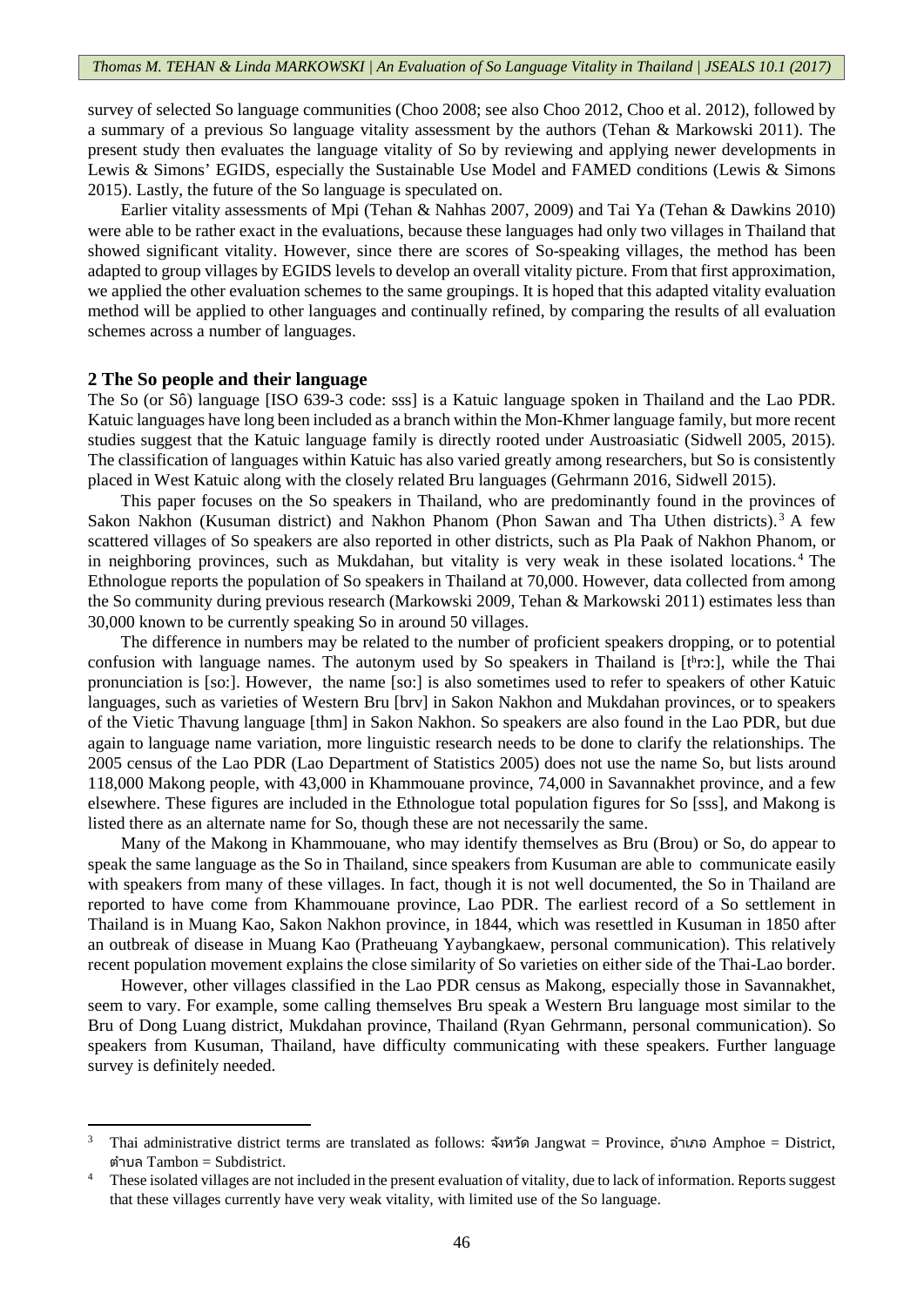

**Figure 1***: Map of So villages in Sakon Nakhon and Nakhon Phanom Provinces*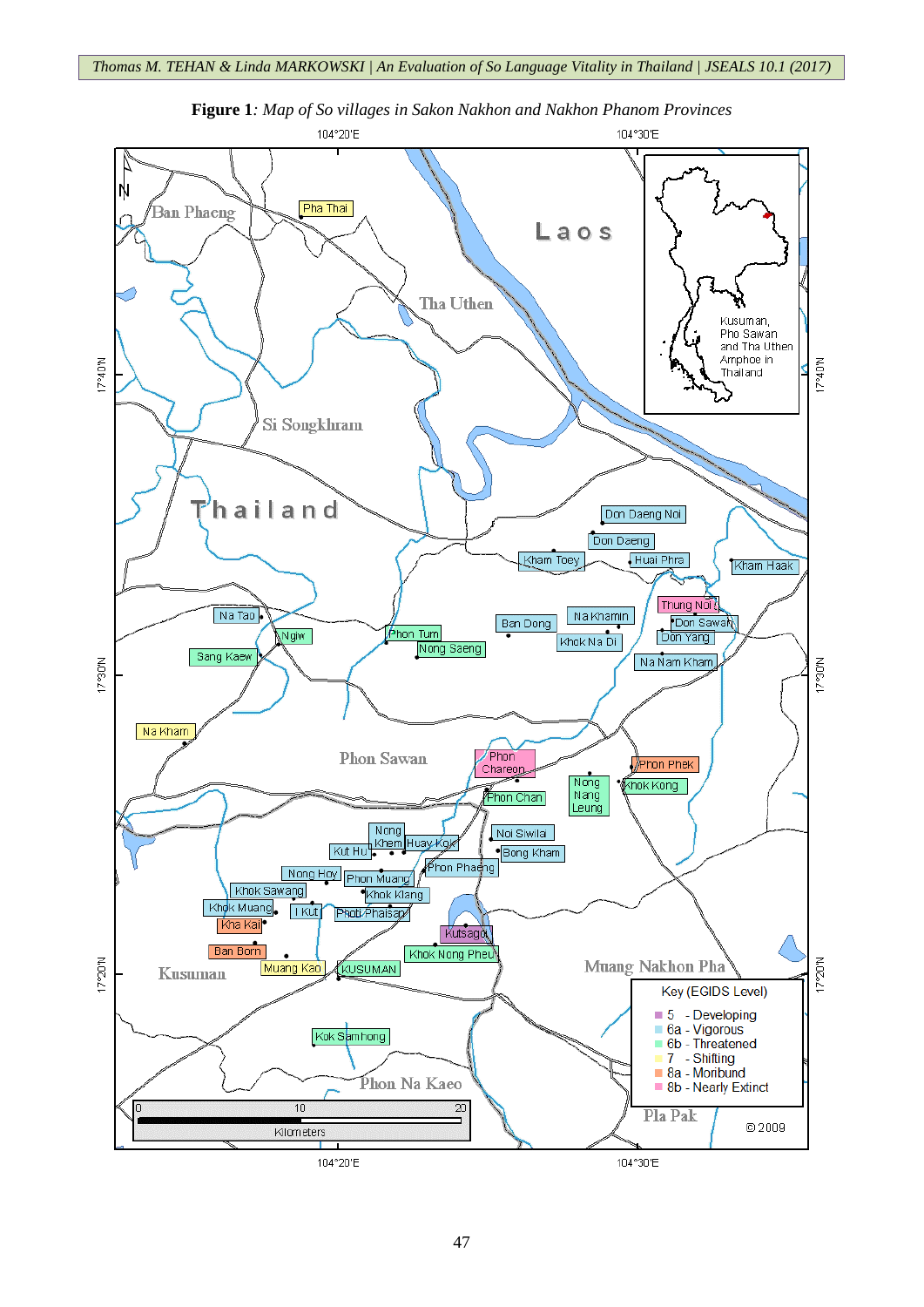Figure 1 provides a map of So villages in Sakon Nakhon and Nakhon Phanom provinces in Thailand. A table of So villages (หมู่บ้า) in Thailand and their locations in Sakon Nakhon, Nakhon Phanom and Mukdahan provinces, indicating District (อําเภอ) ,Subdistrict (ตําบล), EGIDS Level and Approximate Latitude (N), Longitude (E) can be found in Appendix 6 of Tehan and Markowski 2011.

The So villages in Thailand evaluated for vitality in this paper form a single dialect. Some minor phonological variation is found in some villages, along with a few lexical differences, often due to the sporadic replacement of native So etyma by Tai loan words, but there is mutual comprehension across all villages.

As will be seen in the analysis sections of this paper, there are some So communities in Thailand where the language is being spoken less than in the past. Yet more than half of the villages are strongly So, with all generations regularly using So, and minimal numbers of non-So speakers living in those villages. Literacy in So is still very limited, but there are some promising efforts, described in Section 4.

Three So villages from Kusuman district are mentioned frequently in this paper: Kusuman (in Kusuman sub-district), Photi Phaisan and Kutsakoi (both in Photi Phaisan sub-district), all located within a few kilometers of each other. The Kusuman district is where the So first settled, and the language there is accepted by other locations as good So (Choo 2008). The town of Kusuman is located along a main highway between the two provincial centers of Sakon Nakhon and Nakhon Phanom. Also, the Thai-So museum, which holds the annual So Remembrance Festival<sup>[5](#page-3-0)</sup> (see Section 4), is located in Kusuman, making it a central location for the So. However, being a district center along a main route, Kusuman has become more linguistically mixed, with a large percentage of Northeastern Thai (Isaan, also locally referred to as Lao) people, as well as people from other Tai languages. This is likely the reason that linguistic research and language development efforts have been based mainly in Photi Phaisan sub-district, which has a concentration of So villages with high language vitality very close to Kusuman but off the main road. A strong interest in language maintenance has been shown by some speakers in Photi Phaisan and Kutsakoi villages. Section 4 will describe language development efforts, especially at the local elementary school in Kutsakoi, as well as among church members who have learned to read So and are regularly using So written materials.

#### **3 Vitality assessment tools**

Several different perspectives on language vitality and reversing language shift have been suggested by scholars over the years. Fishman's Graded Intergenerational Disruption Scale (GIDS) has shaped the debate about language endangerment and vitality since its proposal in 1991. Lewis and Simons (2010) proposed an Expanded GIDS. This expansion, EGIDS, is the primary tool used in this paper for assessing language vitality. Factors relating to language vitality and endangerment were also suggested by the UNESCO Ad Hoc Expert Group on Endangered Languages (Brenzinger et al. 2003). Obiero (2010:221) provides a valuable critique of these and several additional assessment tools beyond those discussed here, summarizing that '(s)ince GIDS, the proposals appear to have moved away from mere classification of the world's languages with respect to whether they are viable or not, to what can be done to the less viable ones'. The GIDS, the Expanded GIDS and the UNESCO plan are discussed in the following sections.

## *3.1 Graded Intergenerational Disruption Scale (GIDS)*

Fishman's Graded Intergenerational Disruption Scale (1991:81-121) was designed to give sociolinguists and activists an indicator scale to describe the amount of disruption in the transmission of a language from one generation to another and the contribution of that disruption to the ongoing language shift process. This tool has been used regularly in language development and language endangerment research.

The GIDS is focused on reversing language shift. Language maintenance is another perspective on the same process, since reversing language shift results in language maintenance (cf. Lewis 1996:8). Relevant aspects of the GIDS are summarized in Table 1.[6](#page-3-1) Stages 1-4 and 8 are not relevant to the subsequent discussion in this paper, and so are left out here. Stages 5 and 7 seem outside the current core characteristics of the So

<span id="page-3-1"></span><span id="page-3-0"></span> $5$  Thai name: งานเทศกาลโส้รำลึก

The descriptions in the table add in the distillation and expansion of reformulations by Suwilai and Malone (2003:2), as well as Lewis & Simons (2010), of Fishman's various statements. For the original formulation of the GIDS, see Fishman (1991:81-121).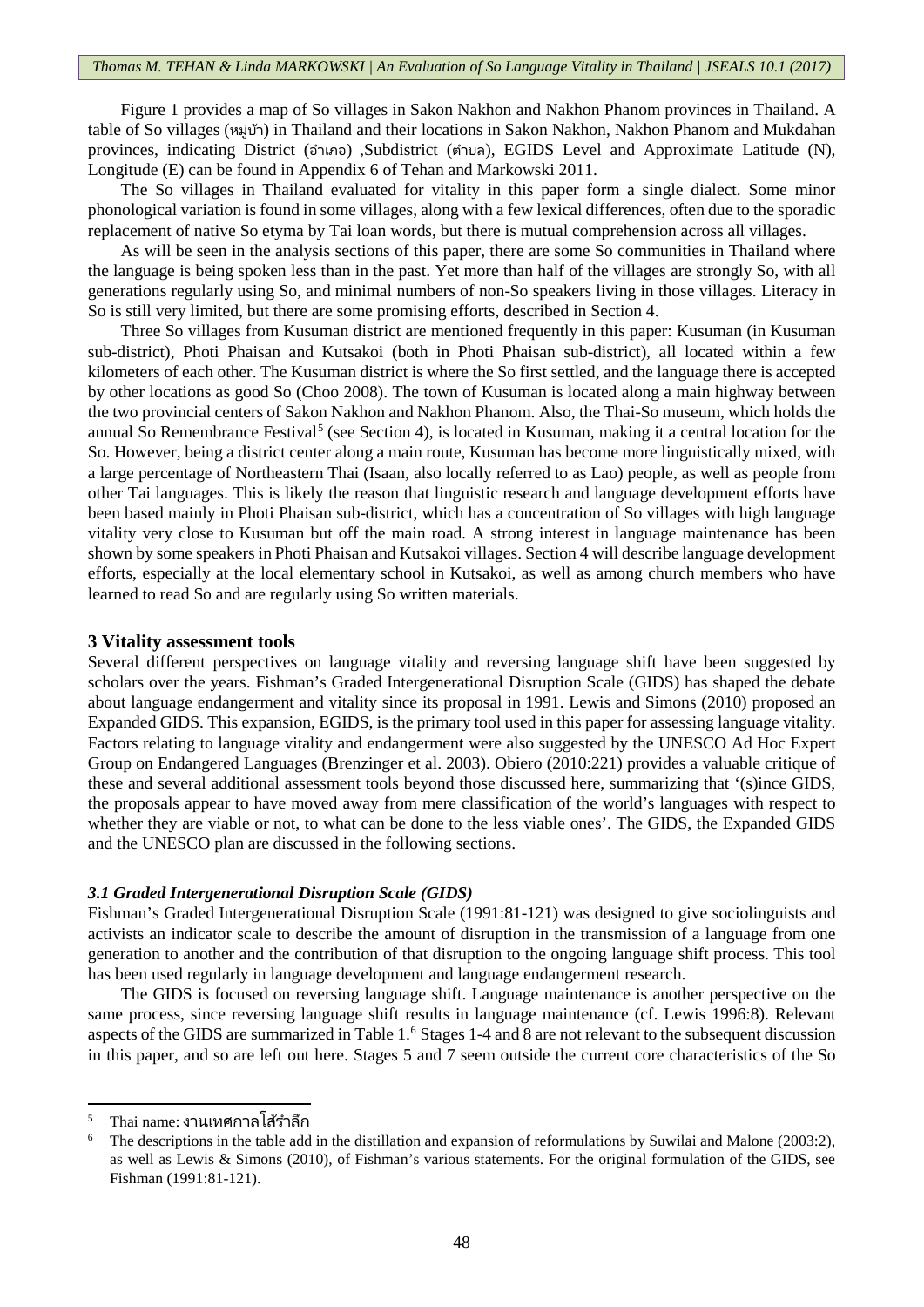language community as a whole.<sup>[7](#page-4-0)</sup> Issues relevant to the assessment of the So language situation are presented in bold type.

|  |  |  |  |  |  | Table 1: Summary of relevant portions of GIDS (Fishman 1991) |  |
|--|--|--|--|--|--|--------------------------------------------------------------|--|
|--|--|--|--|--|--|--------------------------------------------------------------|--|

| Stage   | Description                                                                                      |
|---------|--------------------------------------------------------------------------------------------------|
|         | Language is used in a vital oral socio-cultural way in the community, and socialization involves |
| Stage 5 | extensive literacy, usually including non-formal local language schooling.                       |
|         | Language and identity socialization of children takes place in home and community; children      |
|         | are learning the oral language naturally in an intergenerational context; this is the threshold  |
| Stage 6 | level for language maintenance, the level at which small languages continue to survive and       |
|         | even thrive (cf. Lewis 1996: 8; Fishman 1991: 92).                                               |
|         | The older generation (those beyond child-bearing age) uses the language but children are         |
| Stage 7 | not using it; the language is still spoken in the home and integrated somewhat into the family   |
|         | domain; however, the disruption is occurring between the child-bearing generation and the        |
|         | latest generation of children.                                                                   |

In part, Fishman's GIDS was proposed to enable an ordering of priorities for language planning to help speakers revitalize their language, i.e. reverse the shift of use from one language to another within a speech community. Fishman emphasized that to move a language from Stage 7 to Stage 5 and above, it must first move through Stage 6, and only after attaining Stage 6 can higher stages be addressed. In other words, using the language in formal education will not alone reverse language shift. Fishman states, 'One cannot jump across or dispense with Stage 6' (1991:95; cf. 2000:4). This concept is carried into the EGIDS system and the Sustainable Use Model.

The GIDS has been and continues to be a valuable tool. However, the limitations of the GIDS is evident at these stages. Stage 5 is vague about the role literacy is playing in the language community. Stage 6 also lacks distinctions based on how many of the children are learning the language in the community. There is also no diachronic dimension; thus, it is hard to answer questions about trends of language acquisition patterns in terms of favoring or discouraging language vitality and maintenance. For instance, is there a movement toward increased literacy? or are there fewer children learning the language over time?

## *3.2 UNESCO's Nine Factors in Language Vitality and Endangerment*

The UNESCO Ad Hoc Expert Group on Endangered Languages has proposed nine factors relevant to language vitality and endangerment (Brenzinger et al. 2003). For each factor, a scale from 0 to 5 is used to evaluate the vitality or endangerment of the language.<sup>[8](#page-4-1)</sup> The nine factors are: 1. Intergenerational language transmission scale; 2. Absolute number of speakers; 3. Proportion of speakers within the total reference group; 4. Loss of existing language domains; 5. Response to new domains and media; 6. Materials for language education and literacy; 7. Governmental and institutional language attitudes and policies; 8. Community members' attitudes toward their own language; and 9. Type and quality of documentation.

An example of assessment levels in one of the nine factors, Factor 4 on domain usage, is found in Table 2. Similar levels and point assessments are available for the other factors.

<span id="page-4-0"></span><sup>7</sup> The EGIDS allows further distinctions at levels 5-7 where the GIDS only allows three levels.

<span id="page-4-1"></span><sup>8</sup> More details about the factors relating to language vitality and endangerment which were suggested by the UNESCO Ad Hoc Expert Group on Endangered Languages can be found in Brenzinger et al. (2003) and Tehan & Markowski (2011).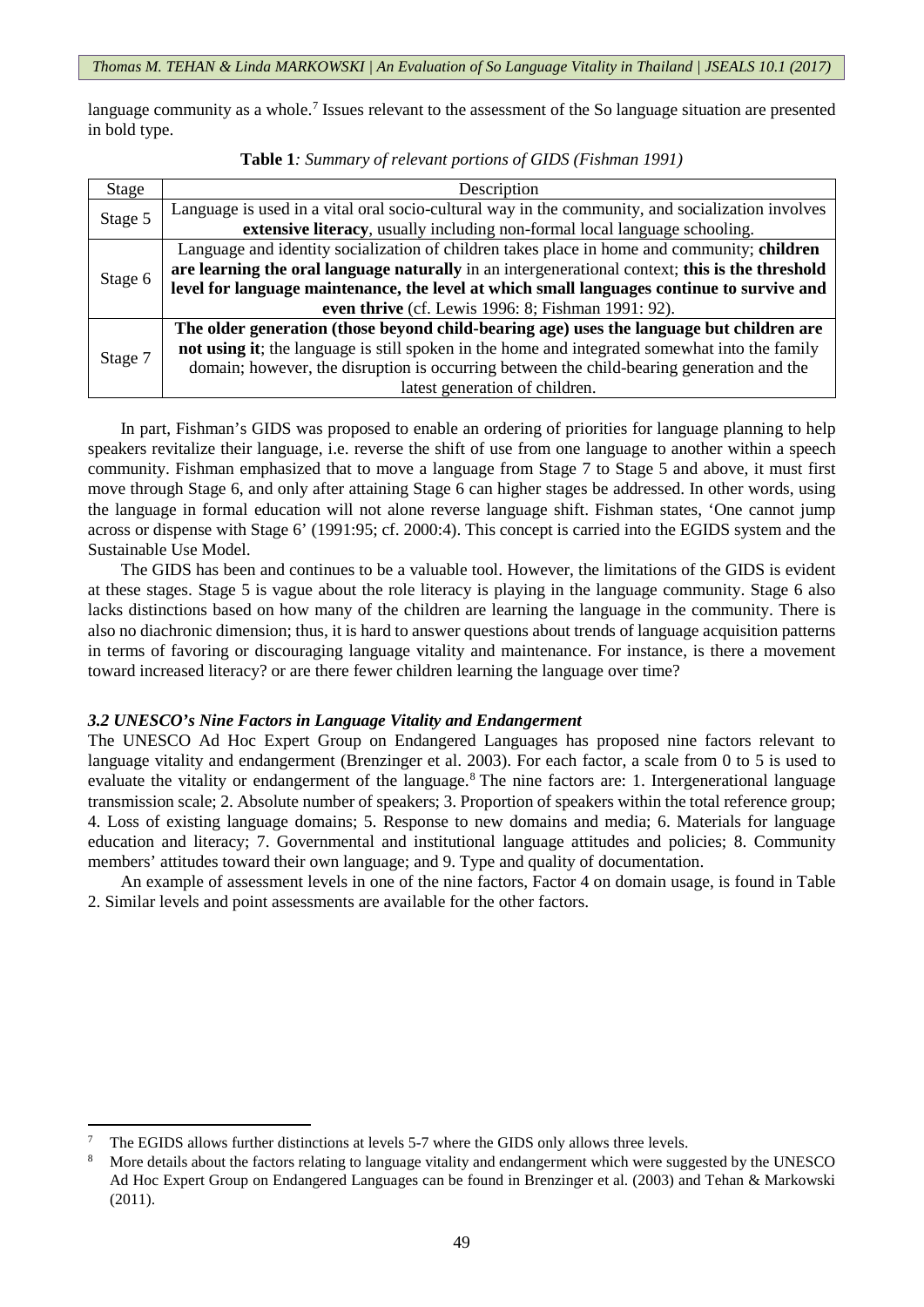| Factor              | Degree of Endangerment, Grade and Description                                           |  |  |  |  |
|---------------------|-----------------------------------------------------------------------------------------|--|--|--|--|
|                     | Universal use (5 points) The language is used in all domains and for all functions.     |  |  |  |  |
|                     | <i>Multilingual parity</i> (4) Two or more languages may be used in most social domains |  |  |  |  |
|                     | and for most functions.                                                                 |  |  |  |  |
| 4. Loss of existing | Dwindling domains (3) The language is in home domains and for many functions,           |  |  |  |  |
| language domains:   | but the dominant language begins to penetrate even home domains.                        |  |  |  |  |
| 'Domains and        | Limited or formal domains (2) The language is used in limited social domains and        |  |  |  |  |
| Functions'          | for several functions.                                                                  |  |  |  |  |
|                     | Highly limited domains (1) The language is used only in a very restricted number        |  |  |  |  |
|                     | of domains and for very few functions.                                                  |  |  |  |  |
|                     | <i>Extinct</i> (0) The language is not used in any domain for any function.             |  |  |  |  |

**Table 2**: *Example from UNESCO's Nine Factors in Language Vitality and Endangerment*

One concern in totaling up the numbers in parentheses from the nine factors is that it assumes an equal weighting of factors. Nevertheless, the resulting sums do allow for a degree of comparison for a 'vitality rating' among languages, especially in comparing those that share a somewhat similar cultural and physical environment in SE Asia. Totals for a language consistently rated as the first, second, etc. choice in each of the nine factors, yields the following totals: Safe 45; Unsafe 36; Definitely Endangered 27; Severely Endangered 18; Critically Endangered 9; and Extinct 0. Future vitality studies on languages of SE Asia can determine the extent to which these totals are predictive, i.e. if the magnitude of the numbers is indicative of continued vitality (or decline) through future decades.

The UNESCO scale has been and continues to be a valuable tool. Lewis & Simons (2010) point out that some of the lack of distinction at the more endangered levels in Fishman's GIDS is made up for by the UNESCO framework with more categories at lower levels of the scale. However the UNESCO scale has fewer categories relating to the top half of the GIDS, simply relegating languages at those levels to a category of 'safe'. Obiero (2010:208-209) has a more detailed discussion of problematic issues that 'make the UNESCO framework rather cursory, but not worthless' and adds that the UNESCO framework provides 'a clearer reconceptualization of the factors indicative of language loss or vitality'.

## *3.3 Expanded Graded Intergenerational Disruption Scale (EGIDS)*

Lewis & Simons (2010) proposed an extension to the GIDS in certain areas to allow for distinction between significantly different communities at important GIDS Stages; for example, a Stage 6 community that was 'climbing' to a higher stage through language development and a Stage 6 community that was experiencing language shift toward Stage 7 should have that difference reflected in some way. The EGIDS system also includes aspects of institutional roles in wider transmission of the language in Stage 5 and above.

EGIDS allows the investigation of language 'vitality by exploring the functions (domains of use), acquisition (transmission across generations), motivation for use, governmental policy regarding language use, and distinctive niches (*particular* contexts where the language is used), as these factors foster the ongoing use of a language' (SIL International).

Lewis & Simons sought to incorporate descriptions from UNESCO's nine factors, as well as those employed in the Ethnologue. In the 2009 edition, the Ethnologue had simply categorized languages based primarily on number of speakers as: Living, Second language only, Nearly Extinct, Dormant and Extinct (Lewis 2009). The EGIDS and SUM are now used as the basis for the language status listed in the Ethnologue for each language.

## *3.3.1 EGIDS Levels*

**.** 

Because of the hierarchical nature of the EGIDS scale<sup>[9](#page-5-0)</sup>, each higher (stronger) level of vitality is built on the characteristics of the lower levels. The core of the EGIDS (and GIDS) is the measurement of disruption in passing the language on to younger generations. When the language is no longer being learned by generations of new speakers, it eventually settles at the weakest vitality levels: EGIDS 9 'Dormant' (an ethnic group's

<span id="page-5-0"></span>See Lewis & Simons 2010:110-113, Lewis & Simons 2015:79ff, and 'Language Status' in Lewis et. al. 2016 for more detailed discussion of EGIDS levels.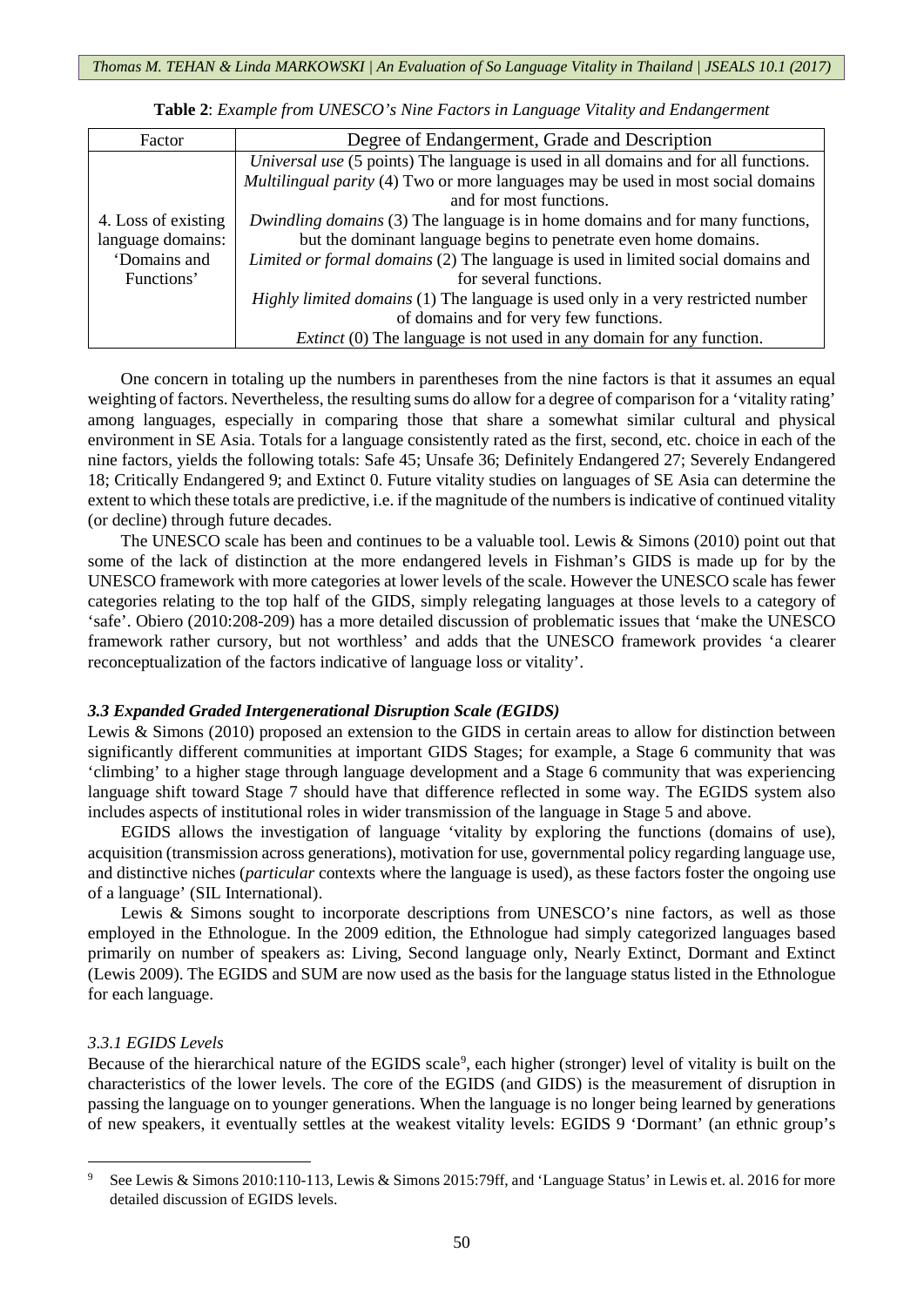identity is associated with the language only as symbolic reminder of their identity) or EGIDS 10 'Extinct' (people no longer associate the language with their identity).

The levels relevant to this paper are summarized in the following table<sup>10</sup>. After the description column, a corresponding label from the UNESCO system is included. (Levels 1-3 are not applicable to the So situation, since they relate to more institutionalized languages.)

|  | Table 3: Selected levels from Lewis & Simons' Expanded GIDS (Lewis & Simons 2015:100, adapted) |  |
|--|------------------------------------------------------------------------------------------------|--|
|--|------------------------------------------------------------------------------------------------|--|

|                | <b>EGIDS</b><br>Short description<br>Level |                                                                   | <b>UNESCO</b> |
|----------------|--------------------------------------------|-------------------------------------------------------------------|---------------|
| Label          |                                            |                                                                   | label         |
|                |                                            | The language is in vigorous use, with standardization and         | Safe          |
| $\overline{4}$ | Educational                                | literature being sustained through a widespread system of         |               |
|                |                                            | institutionally supported education.                              |               |
|                |                                            | The language is in vigorous use by all generations, with          | Safe          |
| 5              | Developing                                 | literature in a standardized form being used by parts of          |               |
|                |                                            | community, but literacy is not yet widespread or sustainable.     |               |
|                |                                            | The language is used for face-to-face communication by all        | Safe          |
| 6a             | Vigorous                                   | generations and learned by children as their first language. The  |               |
|                |                                            | situation is sustainable.                                         |               |
|                |                                            | The language is used for face-to-face communication within all    | Vulnerable    |
| 6 <sub>b</sub> | Threatened                                 | generations, but only some of the child-bearing generation are    |               |
|                |                                            | transmitting it to their children. It is losing users.            |               |
|                |                                            | The language is used by the child-bearing generation among        | Definitely    |
| 7              | Shifting                                   | themselves but it is not being transmitted to their children; the | Endangered    |
|                |                                            | number of domains the language is use in is decreasing.           |               |
| 8a             | Moribund                                   | The only remaining active users of the language are members of    | Severely      |
|                |                                            | the grandparent generation and older.                             | Endangered    |
| 8b             | Nearly                                     | The only remaining users of the language are members of the       | Critically    |
|                | Extinct                                    | grandparent generation or older who have little opportunity to    | Endangered    |
|                |                                            | use the language.                                                 |               |
|                |                                            | The language serves as a reminder of heritage identity for an     | Extinct       |
| 9              | Dormant                                    | ethnic community, but no one has more than symbolic               |               |
|                |                                            | proficiency.                                                      |               |
|                |                                            | The language is no longer used and no one retains a sense of      | Extinct       |
| 10             | Extinct                                    | ethnic identity associated with the language, even for symbolic   |               |
|                |                                            | purposes.                                                         |               |

The EGIDS system is not tied to only one method of assessment, although some tools for quantifying the appropriate EGIDS level have been supplied. The tools allow one to move beyond a 'best guess' based on general knowledge (although even that can be useful) to include a more structured set of five key 'Diagnostic Questions' (Lewis & Simons 2010:[11](#page-6-1)3-116).<sup>11</sup>

A language can be assigned to a level based on the answers to the five key questions, which are summarized in Table 4. The questions encourage engagement with vital factors involved in language maintenance and development—identity, vehicularity (use by others as a second language (Lewis & Simons 2010:115)), the status of intergenerational transmission, literacy acquisition, and generational language use. The characteristics of So based on the five key questions are also listed in the table.

<span id="page-6-0"></span><sup>&</sup>lt;sup>10</sup> The Ethnologue (Lewis et al. 2016) website has the latest descriptions of these levels, cf. 'Language Status' in Lewis

<span id="page-6-1"></span>et. al. 2016. The definitions in this table utilize wording from the definitions on the web site in part.<br><sup>11</sup> Lewis & Simons 2015 was revised and republished in 2016 with only four key diagnostic questions, but the So ana had been completed following the five questions described in Lewis & Simons 2010 and 2015.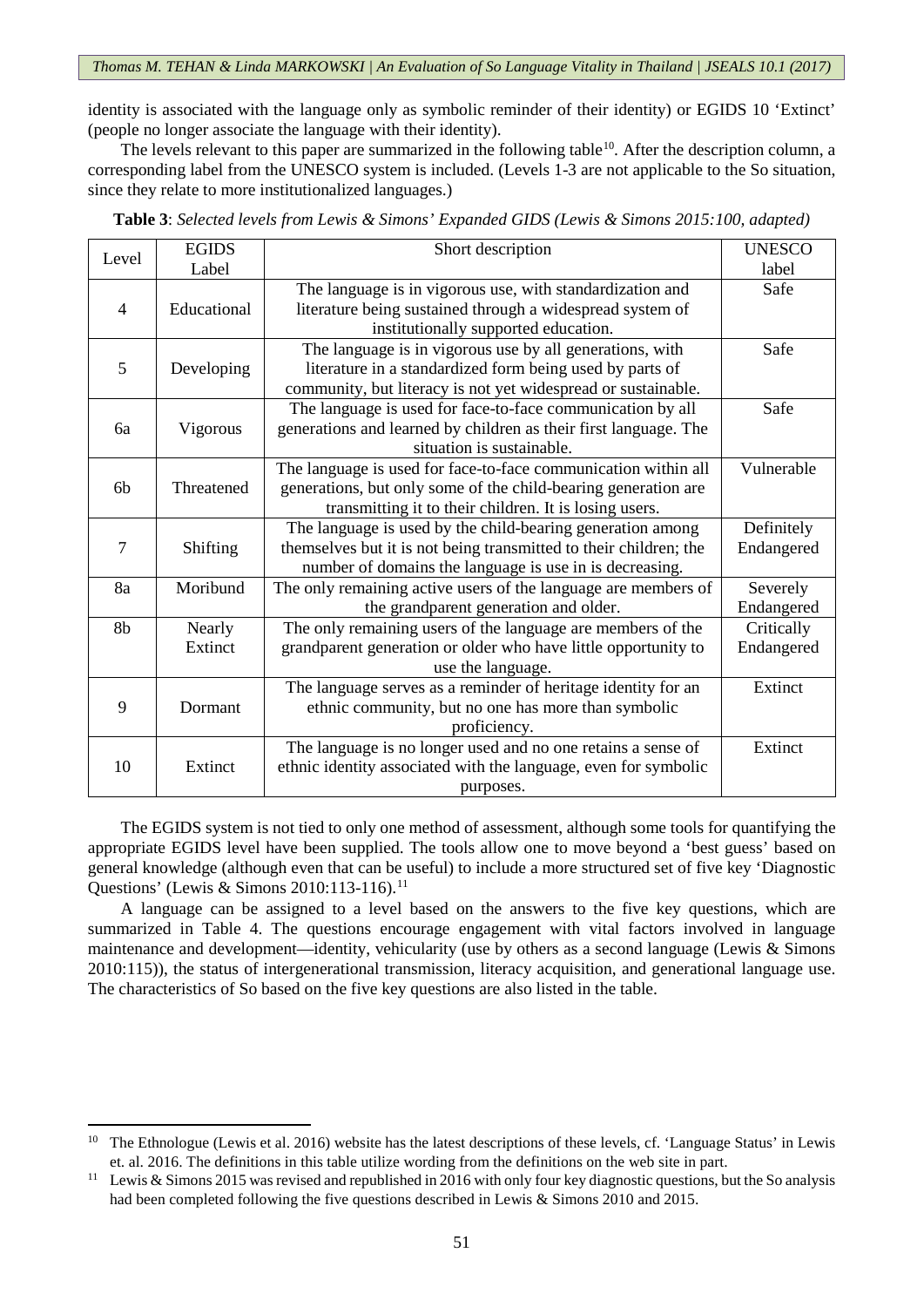| Number                  | <b>Key Question</b>       | <b>Allowable Answers</b>    | Answers for the So community |
|-------------------------|---------------------------|-----------------------------|------------------------------|
|                         | What is the identity      | Historical; Heritage; Home; | Home                         |
|                         | function?                 | Vehicular                   |                              |
| 2                       | What is the level of      | International; National;    | Not official                 |
|                         | official use?             | Regional; not official      |                              |
| 3                       | Are all parents           | Yes: No                     | Yes                          |
|                         | transmitting the language |                             |                              |
|                         | to their children?        |                             |                              |
| 4                       | What is the literacy      | Institutional; Incipient;   | Incipient (or None)          |
|                         | status?                   | None                        |                              |
| $\overline{\mathbf{5}}$ | What is the youngest      | Great Grandparents;         | Children                     |
|                         | generation that has at    | Grandparents; Parents;      |                              |
|                         | least some proficient     | Children                    |                              |
|                         | speakers?                 |                             |                              |

**Table 4**: *EGIDS Key Questions and Answers*

Lewis & Simons (2015) offer a more streamlined approach where only two out of five questions need to be answered to assign a level with the newer flow chart. So is for question 1 'a local language used at Home'. With this answer, the second question to then ask is 'What is the sustainability status?' The three possible answers to this are: 'Vigorous and used in written form, but literacy is not yet sustainable' = Level 5 'Developing'; 'Used orally by all generations and the situation is stable' = Level 6a 'Vigorous'; or 'Used orally in all generations, but lacks a key condition of sustainability' = Level 6b 'Threatened' (2015:92-93). However, since the 2010 set of questions give a little more insight, they are included in the discussion here.<sup>[12](#page-7-0)</sup>

To the extent that the answers to questions 3 and 4 from the earlier five question set are not ascertainable for the whole population, the following labels could be applied. From Table 5, levels 5 through 7 are evident in different villages of So speakers, but level 4 is not yet evident.

| Question 1 | Questions 2-5            | Level          | Label       |
|------------|--------------------------|----------------|-------------|
| Home       | 3. Yes; 4. Institutional | 4              | Educational |
| Home       | 3. Yes; 4. Incipient     |                | Written     |
| Home       | 3. Yes; 4. None          | 6a             | Vigorous    |
| Home       | 3. No; 5. Children       | 6 <sub>b</sub> | Threatened  |
| Home       | 3. No; 5. Parents        |                | Shifting    |

**Table 5**: *Selected levels from the Expanded GIDS (Lewis & Simons 2010 adapted)*

The levels relevant to the So language community are expanded on below.

EGIDS levels 4 'Educational' and 5 'Developing' highlight the amount of reinforcement given through the use of the language in education and literacy, especially with regard to standardization, literacy acquisition and institutional support. EGIDS levels 6a 'Vigorous', 6b 'Threatened', and 7 'Shifting', (as well as 8a 'Moribund' and 8b 'Nearly extinct') highlight daily face-to-face language use and amount of language transmission among the generations in the speech community.

A person who is knowledgeable about the general language situation can make a valid and useful 'best guess' evaluation with an understanding of the concepts discussed above. A language development program can be based in part on the answers to these questions.

# *3.3.2 The Sustainable Use Model (SUM)*

**.** 

Another approach to assessing EGIDS levels of language vitality, allowing for more fine detail and depth in analysis, was expounded in Simons & Lewis (2012) using the five FAMED conditions (see section 3.3.3) and the Sustainable Use Model (SUM) grid. The SUM begins 'not with language, but with the notion that local communities must concern themselves with the preservation and transmission of knowledge that is, for them, crucial to their survival as a distinct group' (Lewis & Simons 2015:2, cf. 94ff). Speakers of minority language

<span id="page-7-0"></span><sup>&</sup>lt;sup>12</sup> See Lewis & Simons (2010:113-117) for a more detailed discussion of these questions and a flow chart.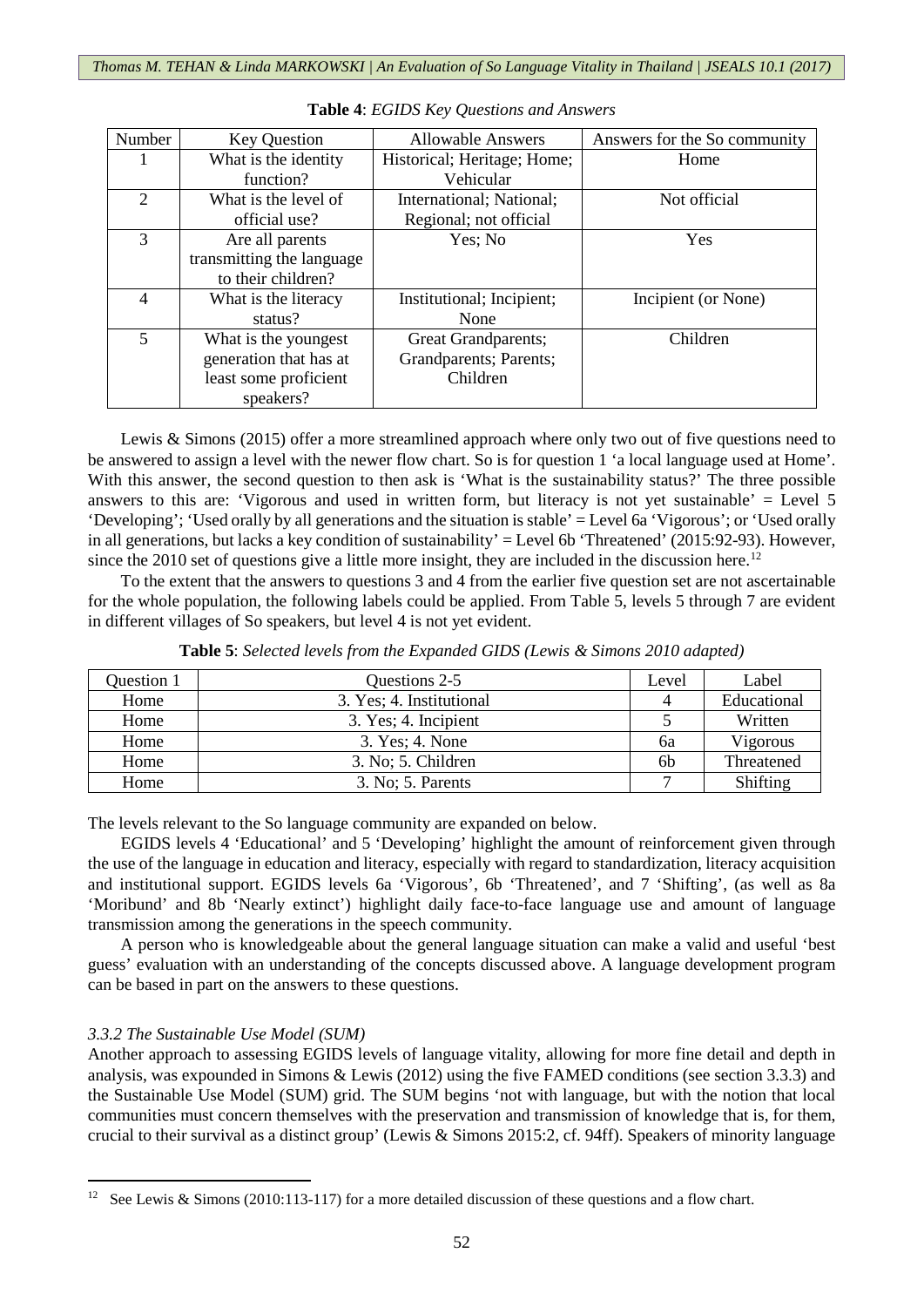groups must decide what role the language will play in that transmission. It is not just their language that is endangered, but also their bodies of knowledge (Lewis & Simons 2015:31-36) and even their identities.

The Sustainable Use Model was developed not only to assess a current level of language vitality of a speech community but also to make predictions about which levels are sustainable (stable) over longer periods of time. Some levels are inherently unstable. That is, it is highly unlikely that the community will be able to remain at that level for an extended period of time, but rather will slide down to the next lowest sustainable level. 'A sustainable level of language vitality is one in which the behaviors associated with that level of use are widespread within the community, broadly accepted and consensually enforced' because the majority of the community value the benefits of conformity to the established norms of where and when to use each language (Lewis & Simons 2015:113).

There are four of the levels in the EGIDS/SUM that are sustainable. SUM Level 4 'Sustainable Literacy' corresponds to EGIDS Level 4 'Educational'. Once it has been reached, the activities utilized to reach that level are then sufficient to maintain that. However, SUM Level 5 'Developing Literacy' is not sustainable. It will by nature decline into SUM Level 6a 'Sustainable Orality', corresponding to EGIDS Level 6a 'Vigorous'. If a community has not attained SUM Level 6a, then SUM Levels 6b through 8b will have a tendency to eventually deteriorate to a sustainable level at SUM Level 9 'Sustainable Identity', corresponding to EGIDS Level 9 'Dormant'. At this level, the language is no longer used for daily functions and few or no speakers of the language are alive. However, part of the community's identity is that the language is a heritage language and it can be used for special occasions such as festivals, ceremonies, cultural performances, etc. Thus the language would still have a place in the community although no one would have acquired fluency in the language in a natural way as he or she grew up (Lewis & Simons 2015:140ff). SUM Level 10 'Sustainable History' corresponds to EGIDS Level 10 'Extinct', provided that there is enough documentation on the language.

Each community can determine its desired target among the four sustainable levels and commit resources to achieving and maintaining the appropriate level. The SUM is in part designed to help the language community focus their efforts on the factors which are likely to yield the desired outcomes (Lewis & Simons 2015:14). A graphic representation of the four sustainable levels in the 'Hierarchy of Sustainable Use' can be found in Lewis & Simons (2015:148).

In using the SUM, the assessor evaluates not the EGIDS level as a whole, but each of the five FAMED questions in turn, and then forms a consolidated answer. A more in-depth knowledge of the language community is required of the assessor than for the previous general assessment schemes. It is also encouraged that a speech community evaluate each language functioning in their environment, not just the mother tongue (Lewis & Simons 2015:112).

#### *3.3.3 FAMED: Function, Acquisition, Motivation, Environment, and Differentiation*

**.** 

FAMED[13](#page-8-0) is an acronym for Function, Acquisition, Motivation, Environment, and Differentiation. Assessing these conditions provides not only a more fine-tuned approach to evaluation, but also a way to 'categorize the multiple factors [that should be addressed for language development] so that resources can be more adequately and efficiently allocated' (Lewis & Simons 2015:126). 'The FAMED conditions provide a way to analyze the state of stable multilingualism (diglossia) in the speech community' (Lewis & Simons 2015:18). Each of these are conditions that allow a more detailed evaluation of the level of language vitality within a given speech community and can feed into an EGIDS assessment. Each level in one of the FAMED conditions is associated with certain activities that could sustain, support or possibly improve the vitality of the language in that area. In fact, analysis of the FAMED conditions should lead to concrete steps for language development.

The following list provides a quick orientation to each one of the FAMED conditions. Further description of the levels relevant to the assessment of So are included in Section 6.1. The various levels in the FAMED conditions are mapped onto various EGIDS levels in a many-to-many mapping.

• **Functions** are uses of bodies of knowledge, i.e. the content of knowledge about a domain, that exist and are recognized within the community in its language and culture, e.g. rice agriculture knowledge.

<span id="page-8-0"></span><sup>&</sup>lt;sup>13</sup> See Lewis & Simons (2010:110-113, 126ff) for a more detailed discussion; and Ghoemeh (2015 a & b) for an application to the Akha language community in Myanmar.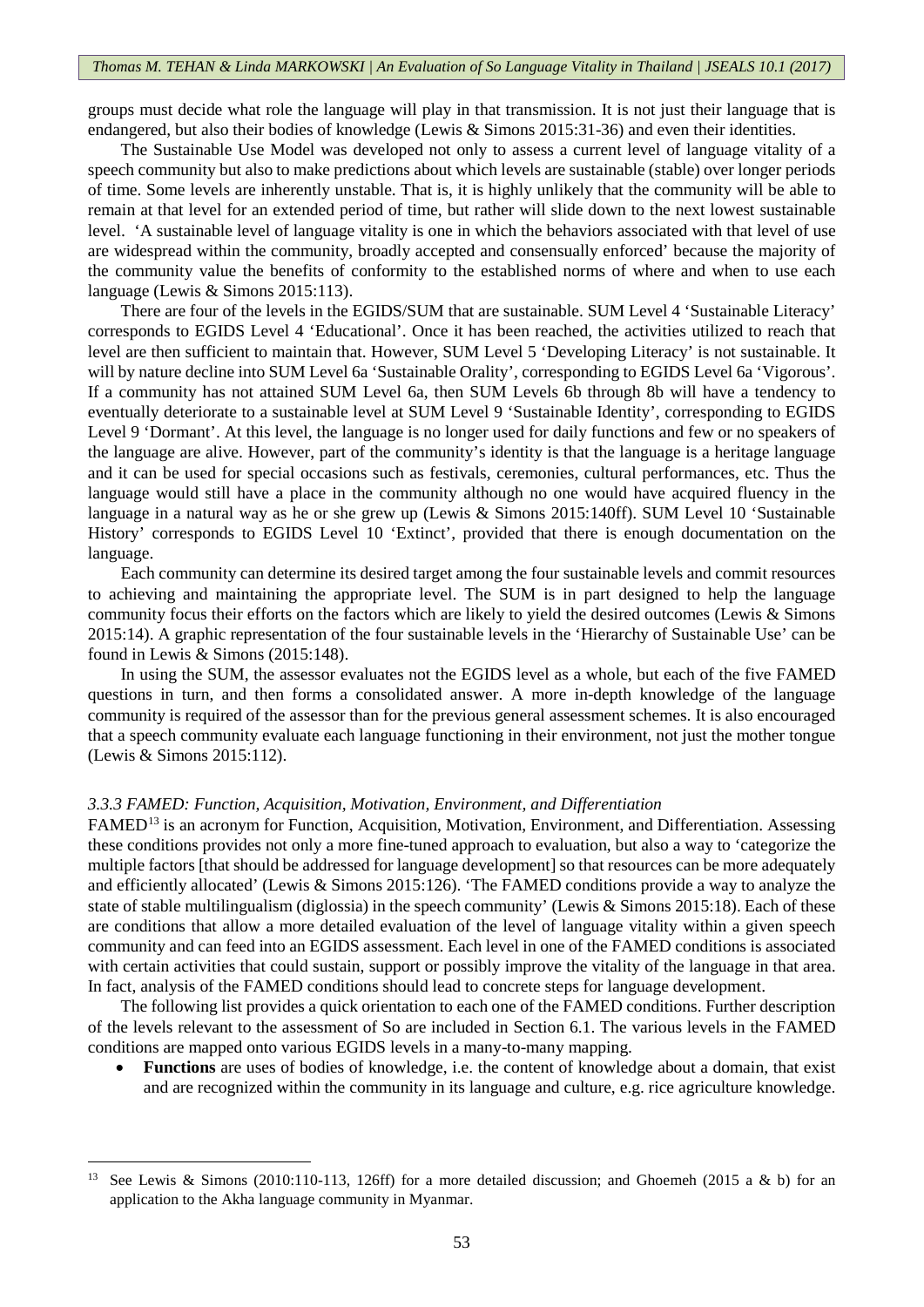- **Acquisition** relates to the means (functions and habits) that must be in place in the community for the next generation to acquire proficiency in the language.
- **Motivation** relates to the community's perception of the benefits of using the language for those functions; if they perceive language use as providing adequate benefits, they will keep using it, e.g. do people benefit from being able to talk about rice agriculture in the language.
- **Environment** relates to the degree to which the relevant policy-making bodies encourage, discourage or are neutral toward use of the language in the community. This is the sociolinguistic environment in which the functions must operate.
- **Differentiation** relates to the degree to which the community perceives that certain functions 'belong' to the language of the community, or to some outside language, e.g. do people talk about rice agriculture in this language and no other.

The FAMED conditions represent a multifaceted way to analyze the language vitality situation, by analyzing aspects of ethnolinguistic vitality into components. Each of the component scales is associated with an EGIDS level, which represents the highest possible EGIDS level that could be attained with those particular characteristics. Thus the FAMED conditions assessment is a way to quantify the present reality as well as the present potential (Lewis & Simons 2015:153-159).

#### *3.3.4 Reflection on assessment scales*

No single tool can be ideal for every objective or every setting, but there may be valuable uses for each of the scales described. One positive trend is that these assessment scales are continually being modified to better serve the needs of the speakers of the languages being assessed. Scales like EGIDS are helpful for being able to assess all languages in such a way as to allow for useful comparison.

The strengths of the SUM/EGIDs model are helpful in assessing language vitality among the So, especially in providing more distinction in EGIDS levels 5 through 8. The concepts of sustainable levels allows for discussion of trends in language use and acquisition in the So villages. However, when the goal is to provide more detailed vitality assessment in more local communities as part of planning and monitoring language development and revitalization efforts, parts of the SUM and the FAMED conditions are needed, not only to allow for a more solid evaluation, but also provide for identification of language development issues leading to more focused applications. The FAMED conditions were designed to 'serve an even more valuable purpose as a diagnostic tool that provides community-based language developers with an agenda to guide their planning and implementation' (Lewis & Simons 2015:160).

However, when considering how to possibly apply the Sustainable Use Model in So language communities there are still questions. The method expects a representative group within the community to make executive decisions about which bodies of knowledge will be preserved and transmitted in which language, but this assumes that a top-down decision can impose itself across the community, which may conflict with So cultural methods. Also it is not yet clear how these 'essential bodies of knowledge' overlap with domains of use. Choice of language use within the So community is based more on context and who is present in the conversation, rather than by topic, and tend to be governed by cultural expectations (e.g. shifting language for the sake of those not speaking So). So it seems that all bodies of knowledge would theoretically be developed in all languages, and then used in the appropriate setting. This issue may be clarified as the SUM is applied in more language settings.

A significant uncertainty encountered when working to apply any of the various available assessments to language situations like found for So is the question of how variation within the wider language community is dealt with. In critiquing the EGIDS, Obiero observed that 'the continuum reflected between level 0 and 6a could refer to the same language in a number of settings around the world' (2010:212). More specific guidelines are needed on how to weigh and interpret the variation found across different settings and its potential impact. This may be less needed when seeking a single assessment of overall vitality for a whole language (as in the Ethnologue), but is essential to consider when helping a community plan for language maintenance and revitalization. For example, when orthography development and mother tongue literacy are attempted but not sustained, an assessment of the relevant factors is needed to help determine which activities and efforts have had the most positive effects, and which have not, then determine what barriers still remain, and how to deal with them.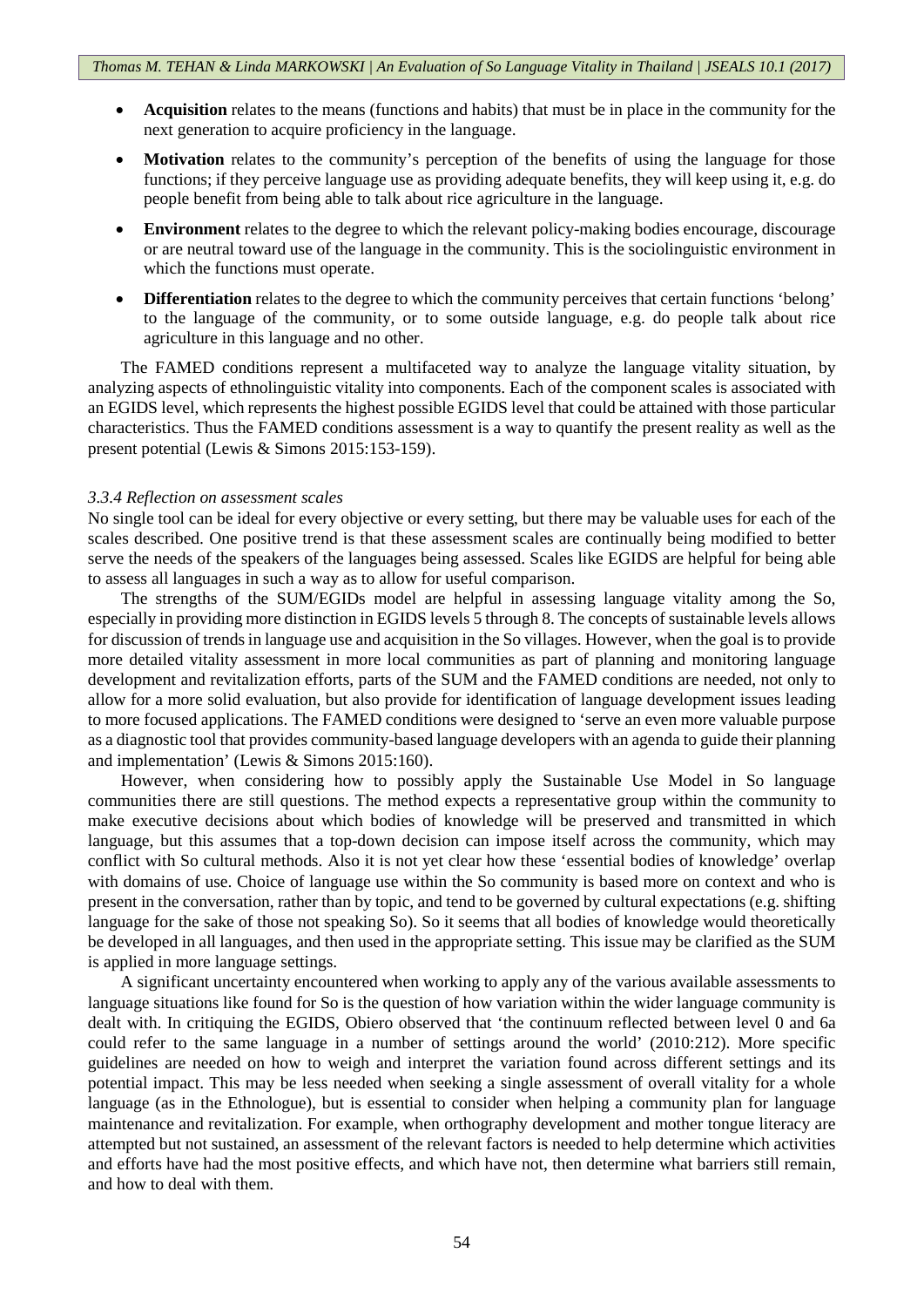#### **4. Efforts towards So language development and revitalization**

There are some significant efforts which have been or are currently being made towards strengthening the So language and culture, mostly initiated from within the So community. Many are focused primarily on culture preservation and presentation rather than language, and those that do focus on language may be small and unpublicized, yet all events are encouraging pride in being So, and many could easily add a language component.

Initial documentation of the So language along with development of a Thai-based orthography for So began around the 1970s, first with the help of foreign linguists from New Tribes Mission. It has continued off and on over the years since, involving linguists and others from various institutions and organizations, including SIL International and Thai universities. Linguistic data is being collected and used to support literature development. A small team of So from two local churches have received training on various linguistic topics, such as orthography and literature development, translation principles, and discourse analysis, and are working full-time creating and translating written materials in So, some of which are regularly read. Some of the written materials are now being converted for use on mobile technology. In the process of creating these materials, the team is regularly working through complex issues towards establishing standards for written So.

In 2008, the Committee for Preservation and Development of the So Language was established, having about 20 members, with linguistic support from SIL and Payap University. The initial main objective of the committee was to evaluate the existing working orthography, and then applying linguistic principles and local input, to adjust this orthography for acceptance by the wider community. The committee worked toward a tentative revised orthography, selected picturable key words for all letters in various positions, and practiced reading and writing (Markowski 2009). This committee was later replaced by other initiatives.

Kraisorn Hardkadee, who served as head of that committee, has long been an advocate of preserving So language and culture. He has promoted So participation in activities sponsored by the Network of Indigenous Peoples in Thailand (NIPT), such as performing traditional music and dance at the annual Festival of Indigenous Peoples of Thailand, typically held around August 9 in Chiang Mai. The focus of the festival is on culture exchange rather than language, but participation in the event has served to strengthen pride and value for being So, and provided opportunities for openly expressing their ethnicity.

Hardkadee and others have also been working closely with researchers from Mahidol University<sup>[14](#page-10-0)</sup> to pursue further language development among the So. This includes an extensive project supported by the Thailand Research Fund on teaching and learning the So language in the school system through community involvement. After initial research and documentation, curriculum and reading materials (which so far include 10 primer lessons and 20 or so books for shared reading) are being developed and used in the Kutsakoi elementary school, where Hardkadee teaches. These newly developed lessons are taught to students in grades 4-6 twice weekly. There are plans for expansion to other schools, but this is pending finding adequate teaching staff. The project has also been encouraging movement towards a standardized orthography. A future project is planned for documentation of botanical terms.

While assisting with this research and development, Hardkadee completed a thesis on 'Thrɔ:' phonology and orthography (Hardkadee 2016) to obtain a master's degree in Applied Linguistics. Having a professional So mother-tongue linguist is a significant step in the potential for language development.

Within the larger So community, a visible cultural preservation effort is the Thai-So Cultural Museum in Kusuman, which was built in 1981, and has been redeveloped and expanded over the past 35 years. It mainly houses a small collection of artifacts used by So in daily life in the past, and handicrafts or tools traditionally used in daily life today, with also some recent artwork by students. There is no specific language component, but possibly adding written descriptions for each of the displays in So, with translations in Thai and English, would help to promote the status of the written language.

A significant activity sponsored by the Thai-So Cultural Museum, the Kusuman Municipality, and many other groups, is the annual So Remembrance Festival. It is held in Kusuman either in January or February (with dates being determined by the lunar calendar), and is quite widely attended. Activities include general music and sports competitions, but the main attraction is the re-enactment procession of the So people's arrival to the Kusuman area, complete with traditional dress, handmade tools and artifacts used in everyday life of the So people, along with a demonstration of a ceremony related to traditional religious beliefs. As for language, the emcees for this event mainly use the national language, Thai, due to the large number of non-So visitors

<span id="page-10-0"></span><sup>&</sup>lt;sup>14</sup> Particularly in the Research Institute for Languages and Cultures of Asia (RILCA).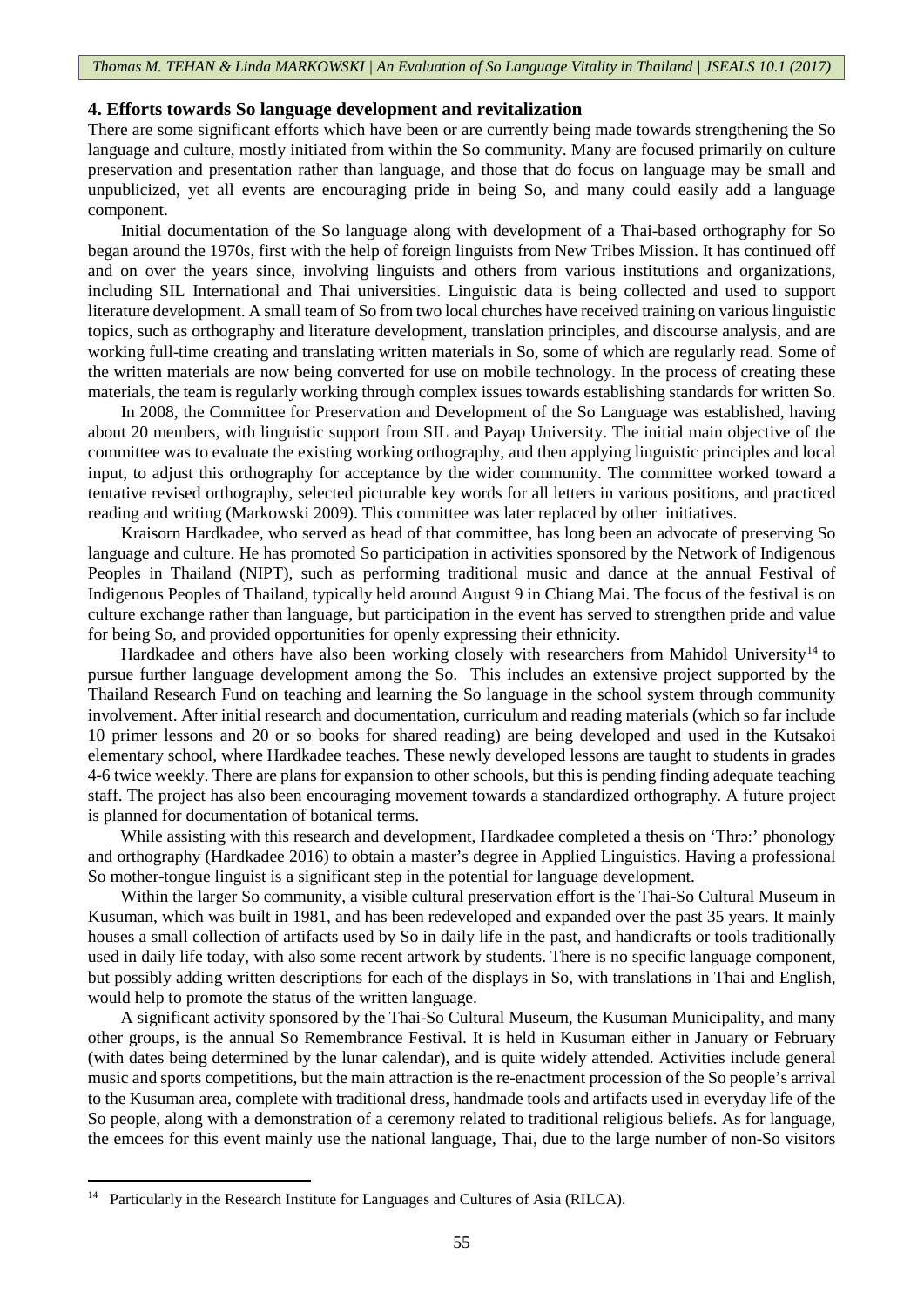attending; however, some explanation in also announced by So emcees. In 2009 during the festival, the Committee for Preservation and Development of the So Language sponsored a story-telling competition and other word game contests in So, between teams of students from different schools. It was not widely publicized, and thus not very well attended, but similar events could be held either at future annual festivals or at another time during the year separate from the festival.

Similar cultural festivals on a smaller scale have been held in several other So communities, including Huay Phra, Phon Caan, and Pha Thai. Khok Muang has held celebrations in conjunction with the Learning Center for So History. This project includes traditional style houses built on the grounds of the Khok Muang school, furnished with various artifacts.

In terms of public media, for many years there has been weekly local radio broadcasting in So. A small number of songs in So have been produced. Some Thai documentary video programs have also been produced on the So culture, and news clips have occasionally featured So events or the education project in Kutsakoi. And as access to social media is increasing even in very rural areas, the So are beginning to experiment with writing messages in So.

While there is definitely some interest among the So for having a written language, the literacy initiatives have faced challenges in sustaining interest and committed involvement over time. Still, these multiple efforts, and others not listed, are all positive steps in working towards preservation and revitalization of the So language in both oral and written form. The hope is that as these activities are carried out, it will draw further interest and involvement from a wider range of So people, from all ages and all villages. If So from the villages for which this paper reports weaker language vitality can become involved in some of these activities, it will help to slow or reverse their shift away from loss of So.

#### **5. Previous research on So language vitality**

In 2008, a sociolinguistic survey of So was carried out through interviews using a sociolinguistic questionnaire, with data collected from five villages (Choo 2008). Then in 2011, a Payap University research project on So language vitality was completed by the present authors. Aspects of these projects are reported briefly here in Section 5, while more general insights related to EGIDS and combining the past research with the present research are addressed in Section 6.

#### *5.1 2008 Survey Results*

The sociolinguistic survey in 2008, collected responses to sociolinguistic questionnaires from five villages in Nakhon Phanom province of Thailand: Noi Siwilai, Nong Nang Leung, Don Yang, and Na Tao in Phon Sawan district, and Kham Toey in Tha Uthen district (Choo 2008). The purpose of the survey was partially to evaluate the potential for sharing written materials that are currently being developed in Kusuman and Photi Phaisan districts of Sakon Nakhon province.

The results of the 2008 survey cannot necessarily be extended to the vitality of the So community as a whole. However, they are still useful as one part of the picture. Some of the more relevant results of the survey are summarized here.

It was reported in the survey that most So speakers are multilingual. A majority can use the Isaan (Northeastern Thai) language well orally, as a language of wider communication (LWC), though it is not used for reading and writing. Most So also have some proficiency in Central Standard Thai, including basic literacy for those in the middle generations and below, though they are generally more comfortable using Isaan than Thai. The younger generation have stronger Thai skills through education. The oldest generation in some villages reportedly do not speak Isaan or Central Thai well.

Four of these five villages indicate strong language vitality for So, with Nong Nang Leung being a little weaker. In all villages surveyed, the majority of children were then using the So language in most daily domains. Children learn So first and use it while playing. So speakers generally have a positive attitude about continuing to use So language as their mother tongue. Most So have a positive ethnic identity, desiring their children to continue in their cultural values.

Most So speakers in the villages surveyed use the So language exclusively at home and with all other So people, whether family, friends or in the market. A non-So language is used when the presence of non-So speakers requires it. It is possible to find So spoken in public meetings and in funeral ceremonies, though not common. There are So radio programs that are well-known and listened to by many So.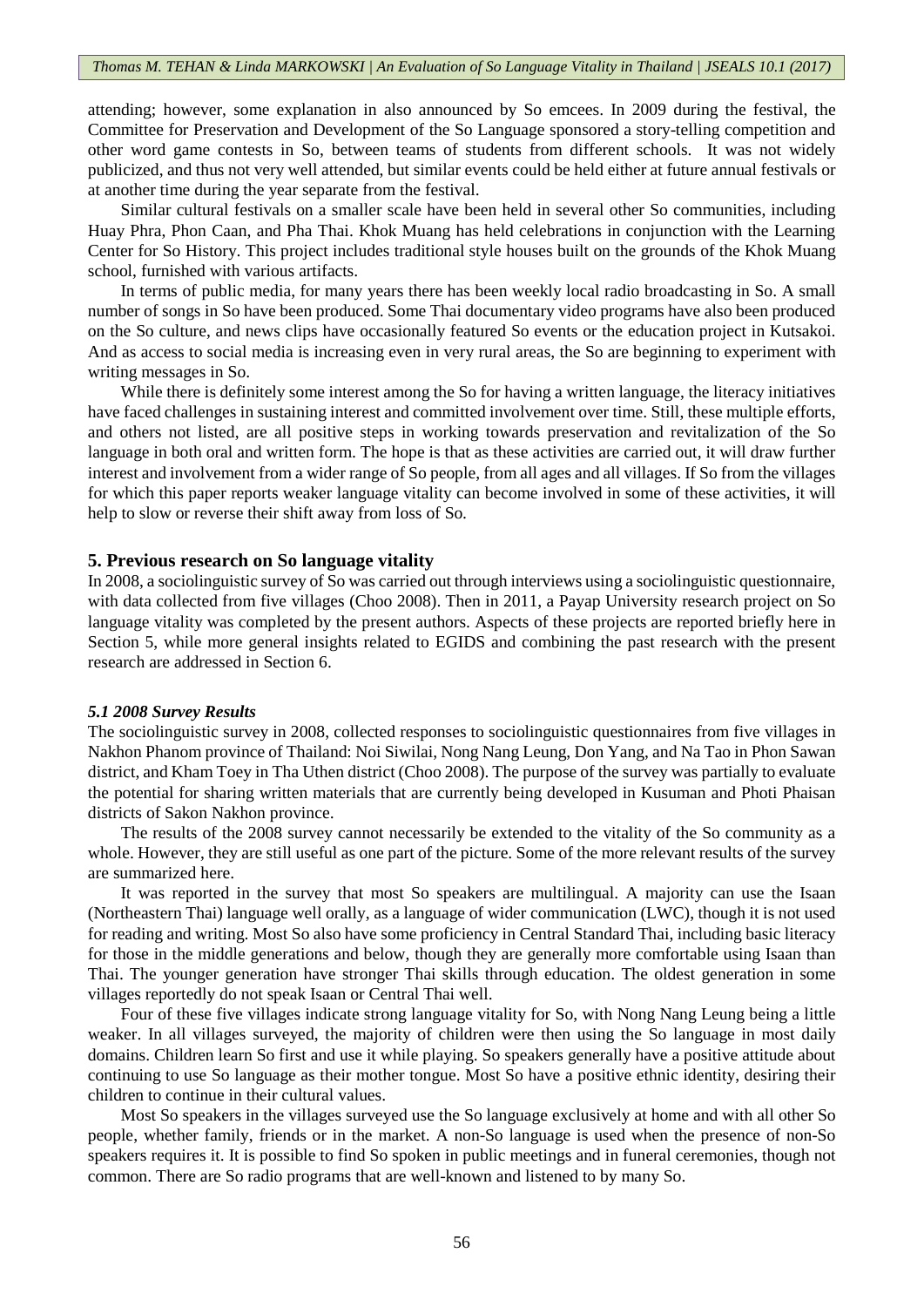# *5.2 2011 Payap University Research Project Results*

In 2011 a preliminary study of the overall vitality of the So language community was conducted (Tehan & Markowski 2011). The purpose of the project was to bring together data from several sources in order to gain a better understanding of the vitality of the So language.

From the GIDS perspective, the So language in Thailand was then being maintained in many villages, but was threatened in other villages. Use of the GIDS suggested that a healthy number of So villages are at Stage 6, with all generations orally using the So language, though there may be some in the youngest generation not using So in some of these villages. Other So villages are at Stages 7 or 8. As for Stage 8, it is likely that there may actually be a greater number of villages than those listed, since the villages where people used to speak So but no longer do, no longer tend to be identified as So villages. Since so many of the So villages are presently at Stage 6, strong literacy development in those villages would likely strengthen and augment the vitality.

More detail was gleaned from analysis of the nine factors in language vitality endangerment proposed by the UNESCO Ad Hoc Expert Group on Endangered Languages (Brenzinger et al. 2003). For each factor, a scale from 0 to 5 is used to evaluate the vitality or endangerment of the language. All So villages did not rate at the same levels within each factor, so an averaging method with some rounding was employed to try to capture the complexity of the picture.

So was evaluated as strongest in:

- Factor 1, intergenerational language transmission, with an average score of **4**, corresponding to 'Unsafe' because the language was used by **some** children in all domains and by all children in limited domains. However, many villages would rate as a **5**, corresponding to 'Safe', used by **all** children in all domains.
- Factor 2 rated with a **4**, for having between 10,000 to 50,000 total speakers.
- Factor 3, considering the proportion of speakers within the total reference group, a majority of the total So group speak the language, for a score of **3**.
- Factor 4, domains and functions, could be considered either as dwindling domains (3) or possibly multilingual parity (4), depending on the interpretation of 'most' or 'many' functions or social domains. So can be used in almost any situation, but the feeling may be that for certain functions (such as official meetings), use of the dominant language is 'normal', so a **3** is probably appropriate.
- Factor 5, response to new domains and media, could be described as receptive, for a score of **3**, since the language is used in many domains, except that for unknown terminology, borrowed terms are typically used and adapted phonologically to fit So.

In the remaining factors, So was rated at lower levels:

- Factor 6, materials for language education and literacy scores only a **2**, since while written materials exist, they are only used by a small portion of the community.
- Factor 7, government policies and attitudes, there is a policy allowing for use of minority languages, but it would not yet be appropriate to say that the 'use of the So language is prestigious', so a score of **3**, passive assimilation, can be given.
- Factor 8, community members' attitudes vary greatly throughout the community, but as a whole, it would be best to say that only some members support language maintenance, for a score of **2**.
- Factor 9, the documentation of the So language can be considered fragmentary, for a score of **2**. Although there are some significant linguistic articles written, and some wordlists and texts collected, not all of it is widely available, and there is little audio or video documentation.

This yielded a total score of 26, which could be considered in the 'Definitely Endangered' category. It seems that even if the villages with lower vitality were to lose the use of So, the stronger villages would continue to indicate the lesser degree of endangerment for the language as a whole, except for the total proportion of speakers.

When considering only a subset of the So language, such as the large group of villages designated as 'Vigorous' on the EGIDS, then a few points could be added. Kutsakoi could be used as a specific example. For the intergenerational transmission factor, it would be safe, for 5 points. Some of the children are exposed to the written form at school, giving an additional point for 'accessibility of written materials'. For factor 8, more members in Kutsakoi support language maintenance than in the villages with weaker vitality. So Kutsakoi could be assigned a total of 29 points, above 'Definitely Endangered', moving towards 'Unsafe'. These labels strike us as giving a more pessimistic assessment than is warranted.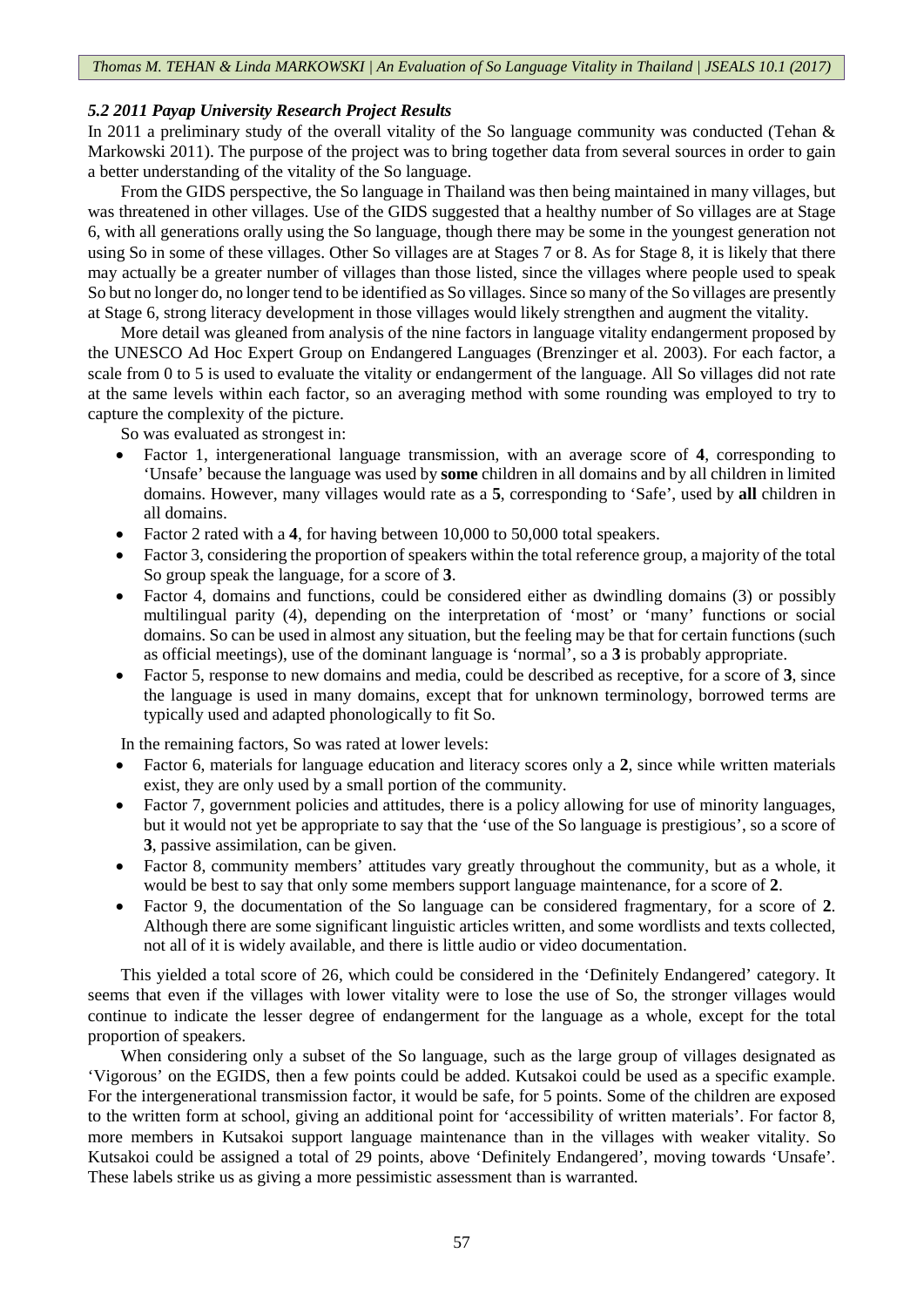#### *Thomas M. TEHAN & Linda MARKOWSKI | An Evaluation of So Language Vitality in Thailand | JSEALS 10.1 (2017)*

The total points by this way of assessment would give 26 points to weaker So villages, and 29 for some of the strongest such as Kutsakoi. In comparison to other similar previous assessments, the Tai Ya speech community consists of 2 villages given 10 and 16 points, and the Mpi speech community with 2 villages given 11 and 18 points. In contrast the national language, Standard Thai, could be given 45 points, and the languages of wider communication for their respective regions, both Northern Thai and Northeastern Thai (Isaan) given 34 points. As can be seen from these totals, So is in much better shape than Tai Ya or Mpi, but obviously much weaker than the other more dominant languages in its area.

Regardless of whether or not absolute numbers can accurately describe the degree of endangerment, the descriptions within each category can point to areas of strengths or weaknesses. The weakest areas for So as a whole are those areas evaluated at a score of 2 points, for the following areas: Factor 6: written materials, Factor 8: community members' attitudes, and Factor 9: documentation. Both the So speech community and the scholarly community have it within their power to address these weaker areas. Suggestions for increasing vitality and moving away from endangered status would need to focus most strongly on increasing the number and availability of written materials, continuing to develop a curriculum for using So in the schools, collecting a wider variety of texts, documenting local knowledge, producing more literature and dictionaries, and making annotated audio and video recordings. Attitudes may be more difficult to influence, but educating parents and community members about the effects of language loss versus language maintenance, with examples from other language communities, could prove useful. Supporting language use across more domains may also be possible.

Intergenerational transmission is generally succeeding for the So of Thailand. Many villages have enough active speakers of all generations so that they have a community of So speakers. However, even with that, the total numbers of So speakers will remain a small drop in relation to the Northeastern Thai speech community ocean in which they are immersed for work, education, religion and entertainment. The standardization of an orthography, increased documentation, and continuation of non-governmental corpus and status development programs, will add significantly to the vitality of So. If support of So were undertaken by the government and school system, as is beginning to develop through support from Mahidol University, especially at Kutsakoi school, even more points could be added to the totals. Ideally, these changes would indicate a strengthening of the vitality of So in these communities.

## **6. Insights into the Vitality of So in Thailand**

In the present section, an expanded perspective on language development and reversing language shift is applied in order to analyze the current vitality of the So language in Thailand. This section highlights insights from applying some of the developments of Lewis & Simons' (2010, 2015) Expanded GIDS. The assessment of vitality is based mainly on information collected by Markowski during field research among the So community from 2005 to the present, as well as a research trip by Tehan and Markowski in 2016.[15](#page-13-0) This assessment includes significant input from members of the Committee for Preserving and Developing the So Language and personal visits to more than 20 of the villages.

#### *6.1 EGIDS & SUM applied to So*

**.** 

The Expanded GIDS which Lewis & Simons propose is intended to lead to applications depending on the community's response to the question of which sustainable level is an appropriate target for it. Table 6 shows the current estimates of levels on the Expanded GIDS scale based on individual villages (only showing those levels relevant to the So communities in Thailand).

<span id="page-13-0"></span><sup>&</sup>lt;sup>15</sup> Funded in part by the Asian Minority Language Research Committee (AMLRC).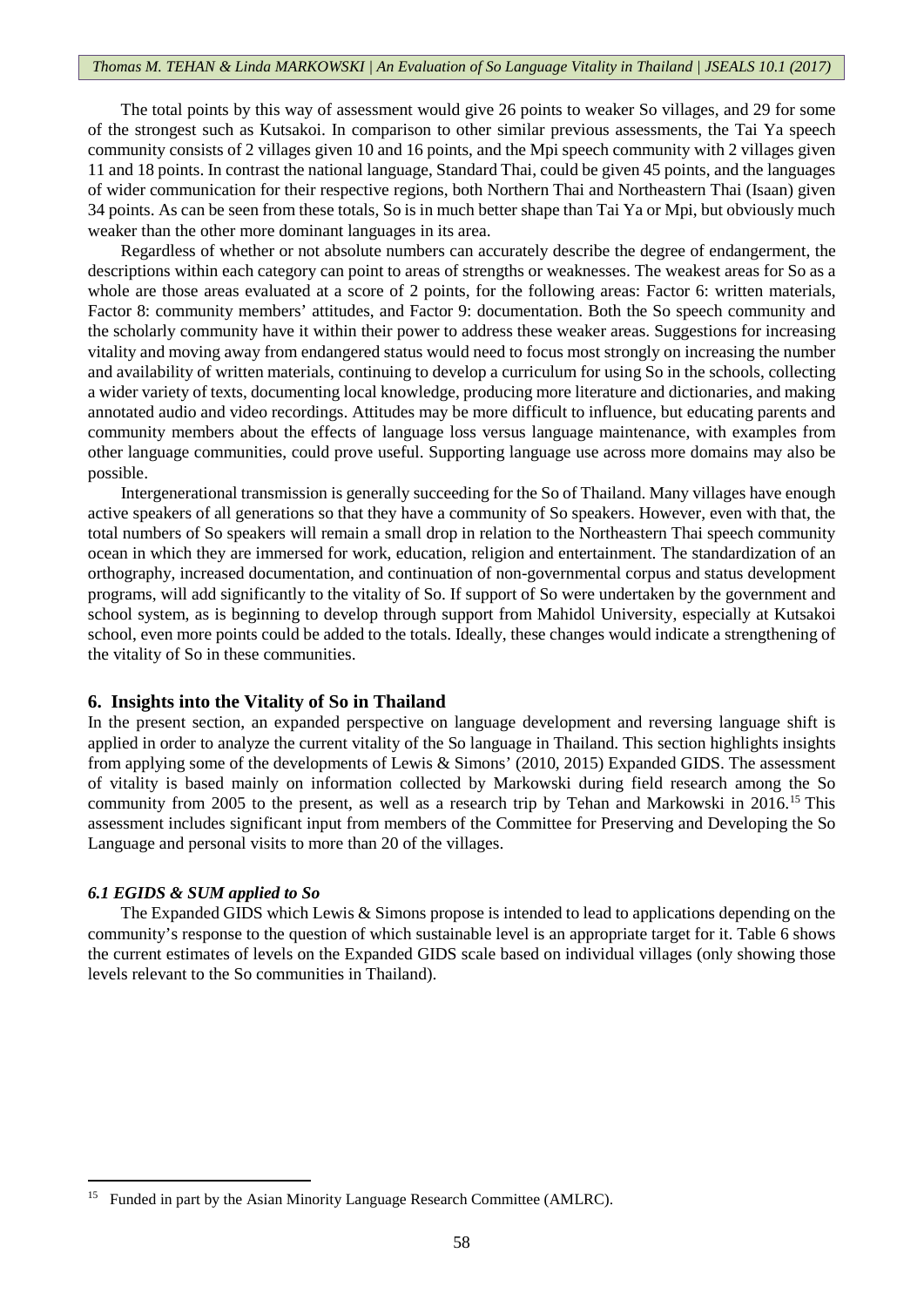| Level | Label      | Number of   | Names of So villages at this level                  |
|-------|------------|-------------|-----------------------------------------------------|
|       |            | So villages |                                                     |
| 5     | Developing | Kutsakoi    |                                                     |
|       |            | 25          | I Kut, Nong Hoy, Khok Muang, Khok Sawang, Photi     |
|       |            |             | Phaisan, Phon Phaeng, Huay Kok, Nong Khem, Kut Hu,  |
| 6а    |            |             | Khok Klang, Phon Muang, Na Tao, Bong Kham, Noi      |
|       | Vigorous   |             | Siwilai, Ban Dong, Khok Na Di, Na Khamin, Don Yang, |
|       |            |             | Don Sawan, Na Nam Kham, Huai Phra, Don Daeng, Don   |
|       |            |             | Daeng Noi, Kham Teuy, Kham Haak                     |
|       |            | 10          | Kusuman, Kok Samhong, Khok Nong Pheu, Ngiw, Sang    |
| 6b    | Threatened |             | Kaew, Phon Tum, Nong Saeng, Phon Chan, Nong Nang    |
|       |            |             | Leung, Khok Kong                                    |
| 7     | Shifting   | 3           | Muang Kao, Na Kham, Pha Thai                        |
|       | Moribund   | 7           | Ban Born, Kha Kai, Phon Phek, Na Kha Tha, Kaeng     |
| 8a    |            |             | Samhong, Lao Suan Kluay, Noy Luang Mong             |
| 8b    | Nearly     | 3           | Phon Chareon, Thung Noi, Khok Sung                  |
|       | Extinct    |             |                                                     |

|  |  |  |  |  |  |  |  |  |  | <b>Table 6:</b> Vitality of So villages using Lewis & Simons' (2010, 2015) Expanded GIDS |  |
|--|--|--|--|--|--|--|--|--|--|------------------------------------------------------------------------------------------|--|
|--|--|--|--|--|--|--|--|--|--|------------------------------------------------------------------------------------------|--|

As seen in Table 6, just over half of the So communities in Thailand are at Level 6a 'Vigorous', with much smaller numbers at levels 5 'Developing', 6b 'Threatened', 7 'Shifting', 8 'Moribund', and 8b 'Nearly Extinct'. As for the villages where vitality is described as 'Nearly Extinct', it is important to realize that in this case the term 'Extinct' is referring only to use of the language in these specific villages, not to the language as a whole. Also it is likely that there may be more villages at this level without it being known that they at one time had So speakers.

Classifying Kutsakoi village as Level 5 'Developing' may be tenuous, as only a small number of So are literate in So, and in the GIDS evaluation earlier, this village would not be considered to be at Level 5. However, for EGIDS, the answer to question #4 about literacy for this village could be 'incipient', since 'literacy in the language has been introduced into the community' (Lewis & Simons 2010:116), placing it in Level 5. Lewis & Simons' 2010 description of Level 5 'Developing' begins by saying, 'This is the level at which literacy is incipient, more often-than-not informally transmitted and with only weak or transient institutional support' (2010:111). The current description of Level 5 for EGIDS (see 'Language Status' in Lewis et. al. 2016) restates that as having 'literature in a standardized form being used by some though this is not yet widespread or sustainable.' Literacy has indeed been introduced in Kutsakoi (and to a few individuals scattered in other villages), where a small number of the community have been learning to read and write So, but it is still in the process of standardization. Furthermore, the Kutsakoi elementary school is beginning to support the development of literacy materials in So, meaning that institutional support is existent but still weak.

When considering the language situation as a whole, we are not aware of a standard procedure to be applied as to whether to choose the level at which there is the greatest number of villages, or whether there can be a formula developed which will weigh the various levels and the number of villages at that level. Even within a given village there is sometimes a difficulty in evaluation, if there is variation within the village or in determining the portion of children still using the language. These issues need to be explored as a greater number of languages are evaluated, to see how variation relates to overall vitality levels.

An important consideration for Lewis & Simons on this issue is whether or not the vitality trend as a whole is strengthening (with use of the language increasing overall) or weakening (with language use declining), based on the judgment of evaluators who know the situation well. Within the So community there appears to be some of both, with some villages showing increasing disruption of intergenerational language transmission, while at the same time there is a significant amount of new effort by groups of community members towards preservation and development of the So language, so that the trend seems to be towards potentially rising to stronger levels in some villages. In the So language environment, Central Standard Thai would be at EGIDS Level 1 'National', and Isaan (Northeastern Thai) would be at EGIDS Level 3 'Wider communication'. The tendency will be for these stronger languages to expand to dominate more and more speech domains and functions in the So language community.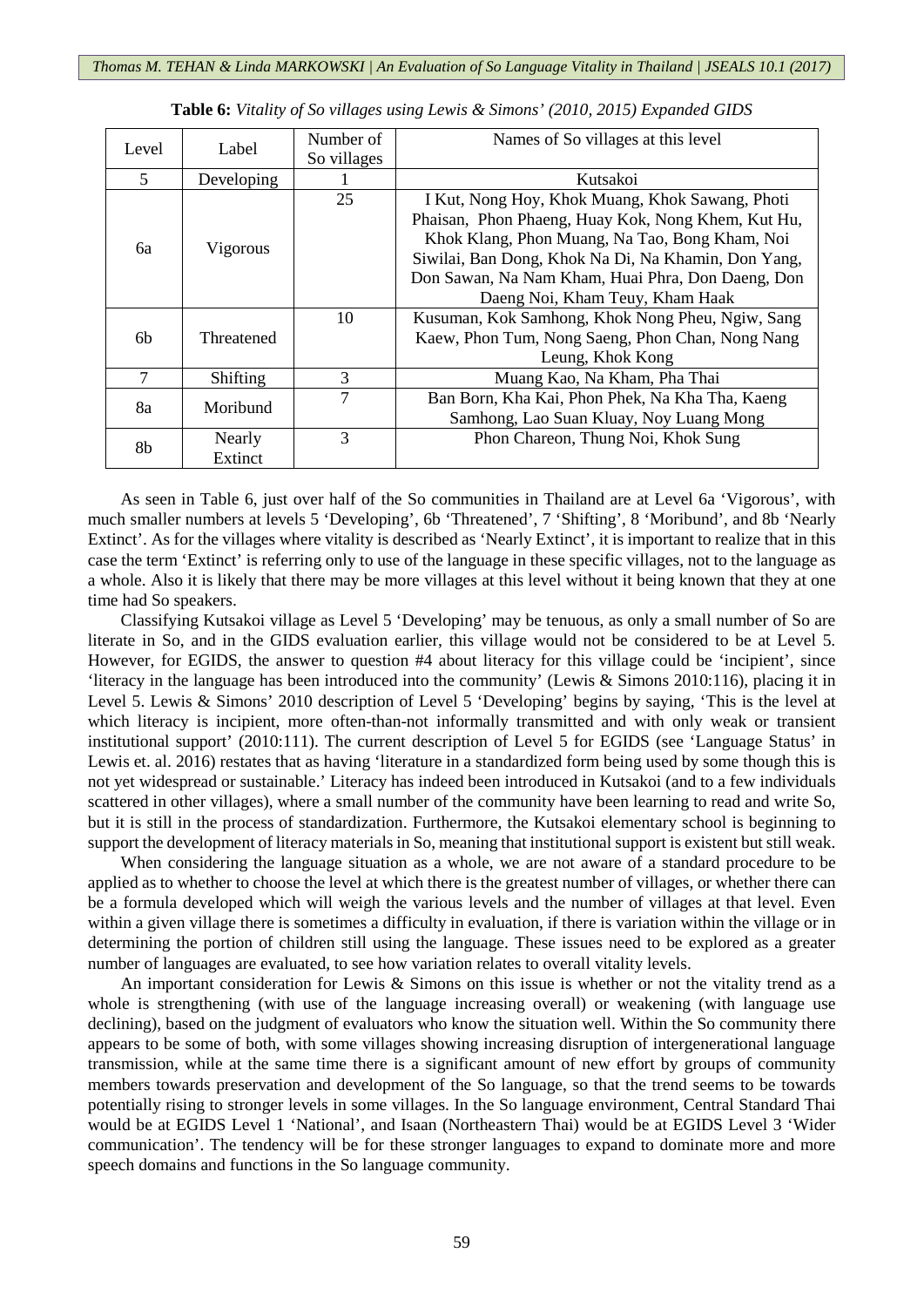The application of the Sustainable Use Model (SUM) to So vitality is as follows. The So community is at SUM Level 5, but it has the potential of achieving a stable SUM Level 4. The activities and functions of stable SUM Level 6a are all in place, and for the moment the level seems sustainable. SUM Level 6 'Sustainable Orality' is based on the majority of the community being highly proficient in So since they learned it as their first language and continue to use it as default in many functions in day-to-day life. SUM Level 4 'Sustainable Literacy' is characterized by widespread reading and writing in the heritage language passed on through sustainable institutions that use a growing body of literature in that language.

# *6.2 FAMED applied to So*

As described in Section 3.3.3, the FAMED conditions provide both a more fine-tuned approach to evaluation, and a way to categorize factors relevant to language development. This paper will not be able to explore all the applications of investigating the FAMED conditions, but will use the FAMED conditions to help quantify our 'diagnostic evaluation' of So language vitality.

The next few paragraphs and tables review the FAMED conditions and describe levels relevant to the assessment of So.

**Functions** are uses of bodies of knowledge, i.e. the content of knowledge about a domain, that exist and are recognized within the community in its language and culture.

| Level          | Description                                                        | Highest EGIDS potential           |
|----------------|--------------------------------------------------------------------|-----------------------------------|
| F2             | Enough literature exists in this language for some Functions to    | 5 'Developing'                    |
|                | exemplify the value of literacy in this language.                  |                                   |
| F <sub>3</sub> | The language is being used orally for the Functions of day-to-     | 6a 'Vigorous'                     |
|                | day life by everyone, but there is no written use of the language. |                                   |
| F4             | Some members of the community use the language orally for the      | 6 <sub>b</sub> 'Threatened' to 8a |
|                | Functions of day-to-day life, but an increasing number no longer   | 'Moribund'                        |
|                | do so.                                                             |                                   |

**Table 7**: *Function scale (slightly adapted from Lewis & Simons 2015:167)*

It seems that F2 is not accurate to describe the overall So situation. Some literature exists, but not enough to support a particular body of knowledge associated with a Function. The villages where the language is strongest could be rated at F3 (or perhaps F3+ if there is some incipient literature in So being used). Other villages are experiencing more displacement of language in various Functions.

**Acquisition** relates to the means (functions and habits) that must be in place in the community for the next generation to acquire proficiency in the language.

| Level          | Description                                                       | Highest EGIDS potential |
|----------------|-------------------------------------------------------------------|-------------------------|
| A2             | There are adequate materials in this language to support literacy | 5 'Developing'          |
|                | instruction in the language and some members of the community     |                         |
|                | are successfully learning to read and write about some bodies of  |                         |
|                | knowledge in the language.                                        |                         |
| A <sub>3</sub> | There is full face-to-face transmission of this language to all   | 6a 'Vigorous'           |
|                | children in the home and community; literacy acquisition, if any, |                         |
|                | is in another language.                                           |                         |
| A <sup>4</sup> | Only some of the child-bearing generations are transmitting the   | 6b 'Threatened'         |
|                | language by normal means to their children.                       |                         |
|                |                                                                   |                         |

**Table 8**: *Acquisition scale (Lewis & Simons 2015:171)*

Acquisition is similar to Function. Level A2 might be a goal to aim for, but not many members of the community are yet employing reading and writing for cultural bodies of knowledge. Some instructional materials are being developed, but are not yet widely used. Villages with more vital oral use of the language would be at Level A3, and those where only some of the children are learning the language would be at Level A4.

**Motivation** relates to the community's perception of the benefits of using the language for those functions; if they perceive language use as providing adequate benefits, they will keep using it.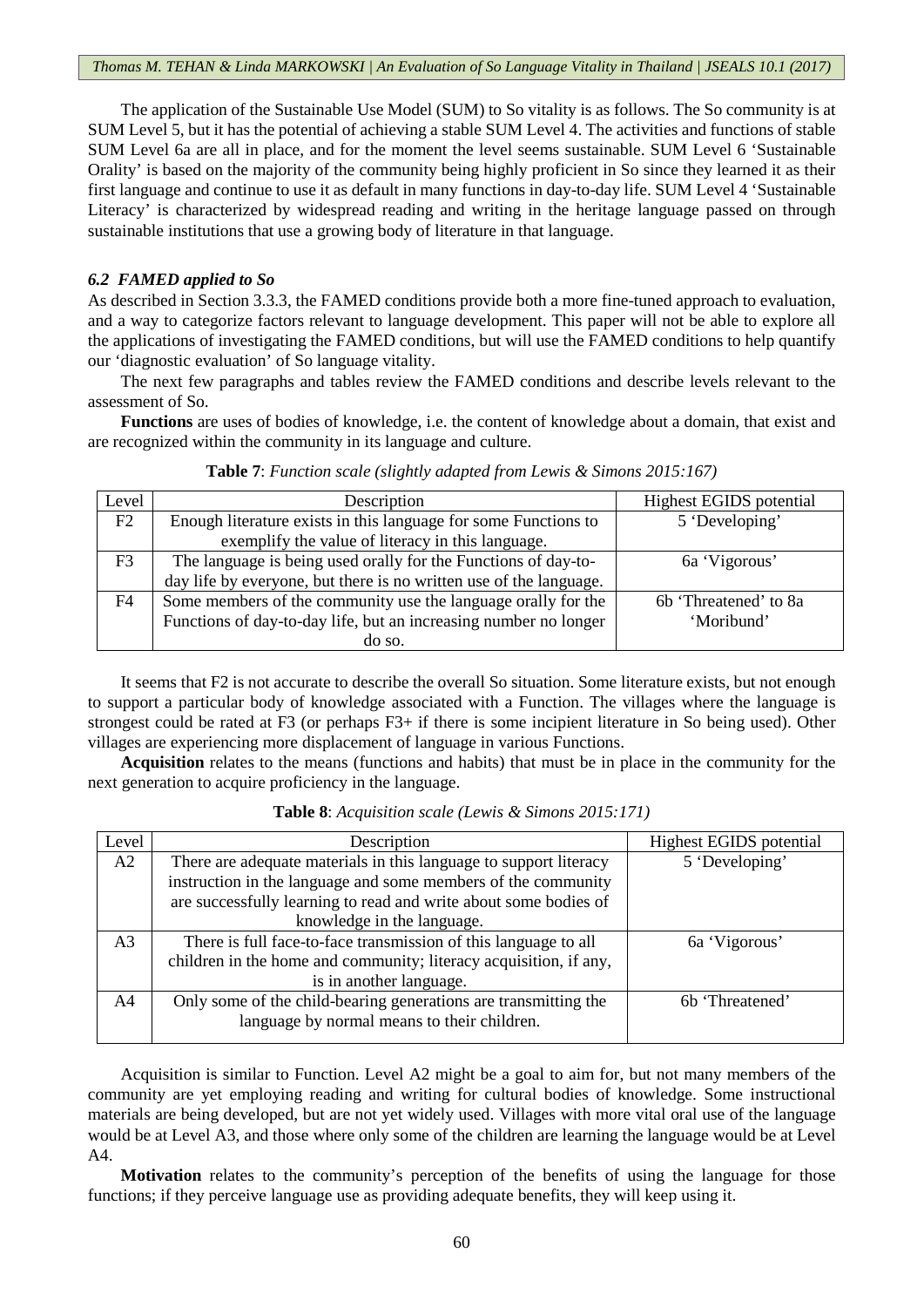| Level          | Description                                                          | <b>Highest EGIDS Potential</b> |
|----------------|----------------------------------------------------------------------|--------------------------------|
| M <sub>2</sub> | Some members of the speech community perceive the benefits of        | 5 'Developing'                 |
|                | reading and writing in this language, but the majority of them still |                                |
|                | do not.                                                              |                                |
| M <sub>3</sub> | Members of the speech community perceive the benefits of using       | 6a 'Vigorous'                  |
|                | this language for face-to-face communication, but they perceive      |                                |
|                | no benefits in reading and writing it.                               |                                |
| M <sub>4</sub> | Some members of the child-bearing generation perceive the            | 6 <sub>b</sub> 'Threatened'    |
|                | benefits of using this language for face-to-face communication,      |                                |
|                | but others find more benefit in shifting to another language.        |                                |

**Table 9**: *Motivation scale (Lewis & Simons 2015:175)*

Motivation is similar in that even in Kutsakoi or other areas beginning to use written materials, very few members of the community understand the benefits of reading and writing So, thus Level M2. There are many villages where the oral use of So is valued, but speakers perceive no benefits in reading or writing it. Thus Level M3 for villages with more vital use of the language would be appropriate. There are also villages where the benefits of shifting to another language work against all of the children learning So, thus M4.

**Environment** relates to the degree to which the relevant policy-making bodies encourage, discourage or are neutral toward use of the language in the community. This is the sociolinguistic environment in which the functions must operate.

| Level          | Description                                                          | <b>Highest EGIDS Potential</b> |  |
|----------------|----------------------------------------------------------------------|--------------------------------|--|
| E2             | The external policy environment encourages the development of        | 5 'Developing'                 |  |
|                | this language, but the policy-making bodies are making no            |                                |  |
|                | investment in the implementation of such policy.                     |                                |  |
| E <sub>3</sub> | The external policy environment has nothing to say about             | 5 'Developing', 6a             |  |
|                | ethnolinguistic diversity or language development and thus raises    | 'Vigorous'                     |  |
|                | no impediment.                                                       |                                |  |
| E4             | The external policy environment affirms the oral use of this         | 6a 'Vigorous', 6b              |  |
|                | language, but calls for the language to be left in its current state | 'Threatened'                   |  |
|                | and not developed.                                                   |                                |  |

**Table 10**: *Environment scale (Lewis & Simons 2015:179)*

It is hard to say whether E3 or E4 apply across the So community. Perhaps there is some variety school district by school district. The stated national policy allows for development of minority languages, but implementation may not yet be at a level encouraging it, so this could be characterized by either Level E2 or E3.

| Table 11: Differentiation scale (Lewis & Simons 2015:183) |  |
|-----------------------------------------------------------|--|
|-----------------------------------------------------------|--|

| Level          | Description                                                     | <b>Highest EGIDS Potential</b> |  |
|----------------|-----------------------------------------------------------------|--------------------------------|--|
| D1             | Members of the language community have a set of shared norms    | 4 'Education'                  |  |
|                | as to when to use this language orally and in writing versus    |                                |  |
|                | when to use another language.                                   |                                |  |
| D2             | Members of the speech community have a set of shared norms      | 5 'Developing'                 |  |
|                | as to when to use this language orally versus when to use other |                                |  |
|                | languages, but for writing, some use this language while others |                                |  |
|                | use another language for many of the same Functions.            |                                |  |
| D <sub>3</sub> | Members of this speech community have a set of shared norms     | 6a 'Vigorous'                  |  |
|                | as to when to use this language orally versus when to use other |                                |  |
|                | languages and they never use this language in written form.     |                                |  |
| D <sub>4</sub> | Some members of the child-bearing generation use this language  | 6 <sub>b</sub> 'Threatened'    |  |
|                | orally for Functions of day-to-day life, while others use a     |                                |  |
|                | different language for many of the same Functions.              |                                |  |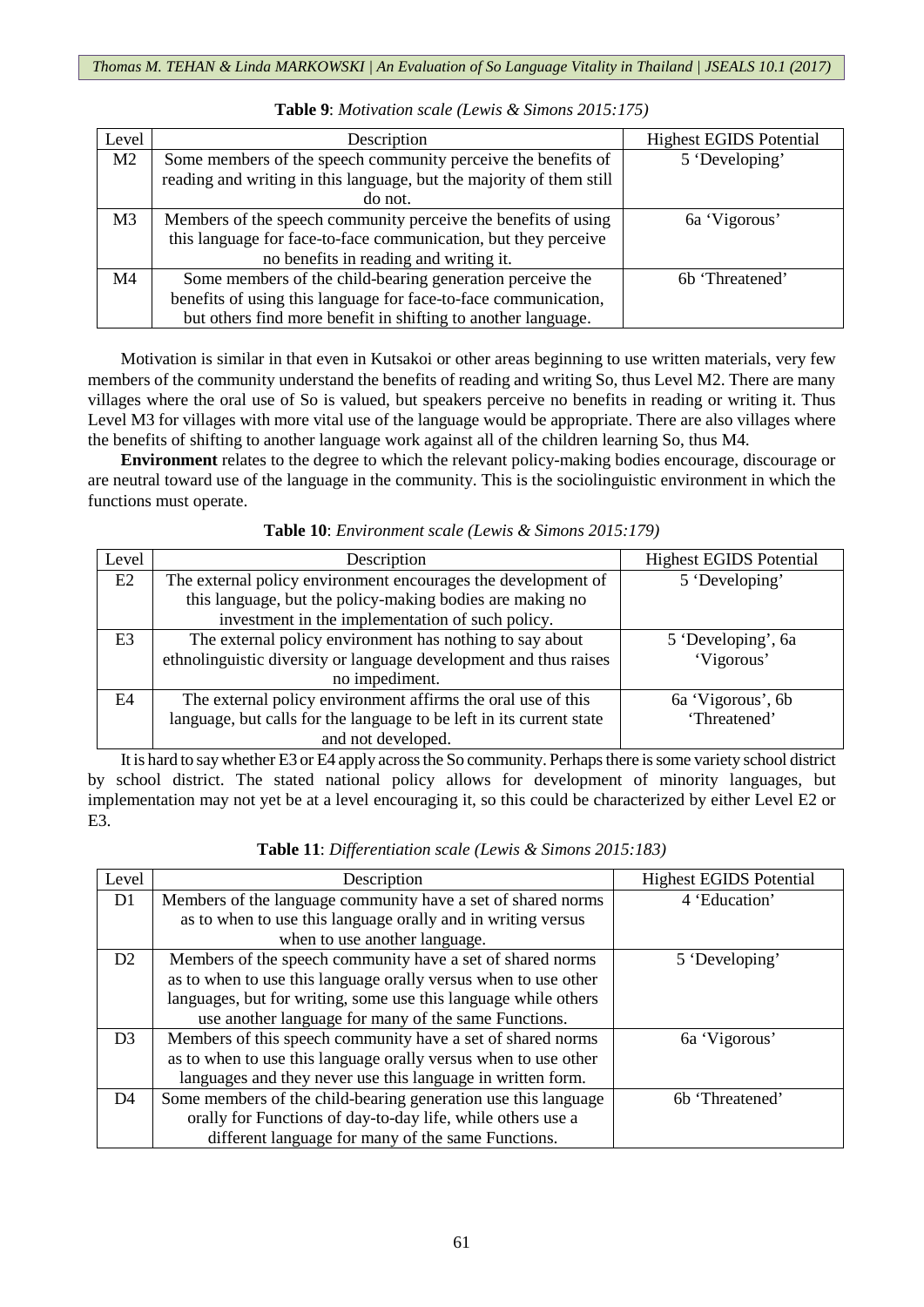**Differentiation** relates to the degree to which the community perceives that certain functions 'belong' to the language of the community, or some outside language.

Differentiation perhaps could be rated at D3+, for it seems most So speakers know when to use So orally, and when to use another language in their repertoire. It seems that those who read and write, use Thai to do it, and only a few regularly read and write So.

The FAMED conditions represent a multifaceted way to analyze the language vitality situation, by breaking aspects of ethnolinguistic vitality down into components. The EGIDS level associated with each of the component scales represents merely the highest possible EGIDS level that could be attained with those particular characteristics. Thus the FAMED conditions assessment is a way to quantify the present reality as well as the present potential. The correlation among the various factors is found in the table below. The last column indicates the youngest generation using the language: Y1 is children, Y2 is parents (Lewis & Simons 2015:153-159). The shaded cells represent the assessment level of the So villages with the strongest language vitality.

| <b>EGIDS</b> | <b>Functions</b> | Acquisition | Motivation     |        | Environment   Differentiation | Youngest |
|--------------|------------------|-------------|----------------|--------|-------------------------------|----------|
| level        |                  |             |                |        |                               | L1 users |
| 4 Educat.    | F1               | A1          | M1             | E1     | D1                            | Y1       |
| 5 Develop.   | F2               | A2          | M <sub>2</sub> | E2, E3 | D2                            |          |
| 6a Vigor.    | F3               | A3          | M <sub>3</sub> | E4     | D3                            |          |
| 6b Threat.   | F4               | A4          | M <sub>4</sub> |        | D4                            |          |
| 7 Shifting   | F5               | A5          | M <sub>5</sub> |        |                               |          |

**Table 12**: *SUM assessment grid worksheet (Lewis & Simons 2015:183)*

The stronger villages would be characterized by: F3, A3, M3, E3 and D3. It would seem that the many So villages with a strong language vitality would be assessed as being solidly at the Level 6a 'Vigorous', and that there are indicators that elements of Level 5 'Developing' are being manifested. If this is a direction upward toward Level 4 'Educational', then several of the FAMED conditions need to strengthened.

The villages where the language is not so vital would be characterized by: F4, A4, M3-4, E3 and D3. The So language in these villages would be characterized as Level 6b 'Threatened' in the first three conditions (FAM), but those villages would have the same E and D levels as the stronger villages, thus perhaps exerting an influence upward. The biggest challenge for these villages will be to solidify the Y1 feature, where all children are learning the language. Otherwise there will be a distinct tendency for conditions to deteriorate and eventually Y2 will apply and the language vitality will have fallen a notch into Level 7 'Shifting'.

#### *6.2 Summary*

Obiero (2010) mentions that both GIDS and EGIDS are inherently and perhaps inevitably static in that the snapshot evaluation they give applies to a moment in time. By the time the snapshot is shared, it is already in the past and changes will have taken place in the language community. A second criticism of his is that EGIDS tends to give a summary view, when in reality the same language has different levels of vitality in different communities. This criticism is especially valid when considering languages scattered across the globe (2010:212). In the present study the issue seems to apply to a lesser extent: the So language is concentrated in a rather small geographical area, and in the tables reflect much of the variety in levels of vitality.

Therefore, the SUM/EGIDs model has been helpful in assessing language vitality among the So. The EGIDS distinctions in levels 5 through 8 facilitated a village by village evaluation of language vitality. It is hard to identify villages that used to be So-speaking but now are extinct; and there are probably other villages that might be evaluated as nearly extinct. The concepts of sustainable levels allowed for discussion of trends in language use and acquisition in the So villages.

Finally, some aspects of assessing vitality for languages having a variety of speech communities need to be explored more, such as whether coming up with a single summary figure is enough, or what value might be found in applying to EGIDS/SUM model to each individual village. That has been done in this study but a theoretical model for processing this information has not yet been found. Questions to be considered include looking at whether the number of villages at each level, or the size of those villages, or the balance across the vitality scale, would have an impact for the language as a whole on future trends up or down the vitality scale. For example, how does one capture the situation where a good number of villages are at the sustainable level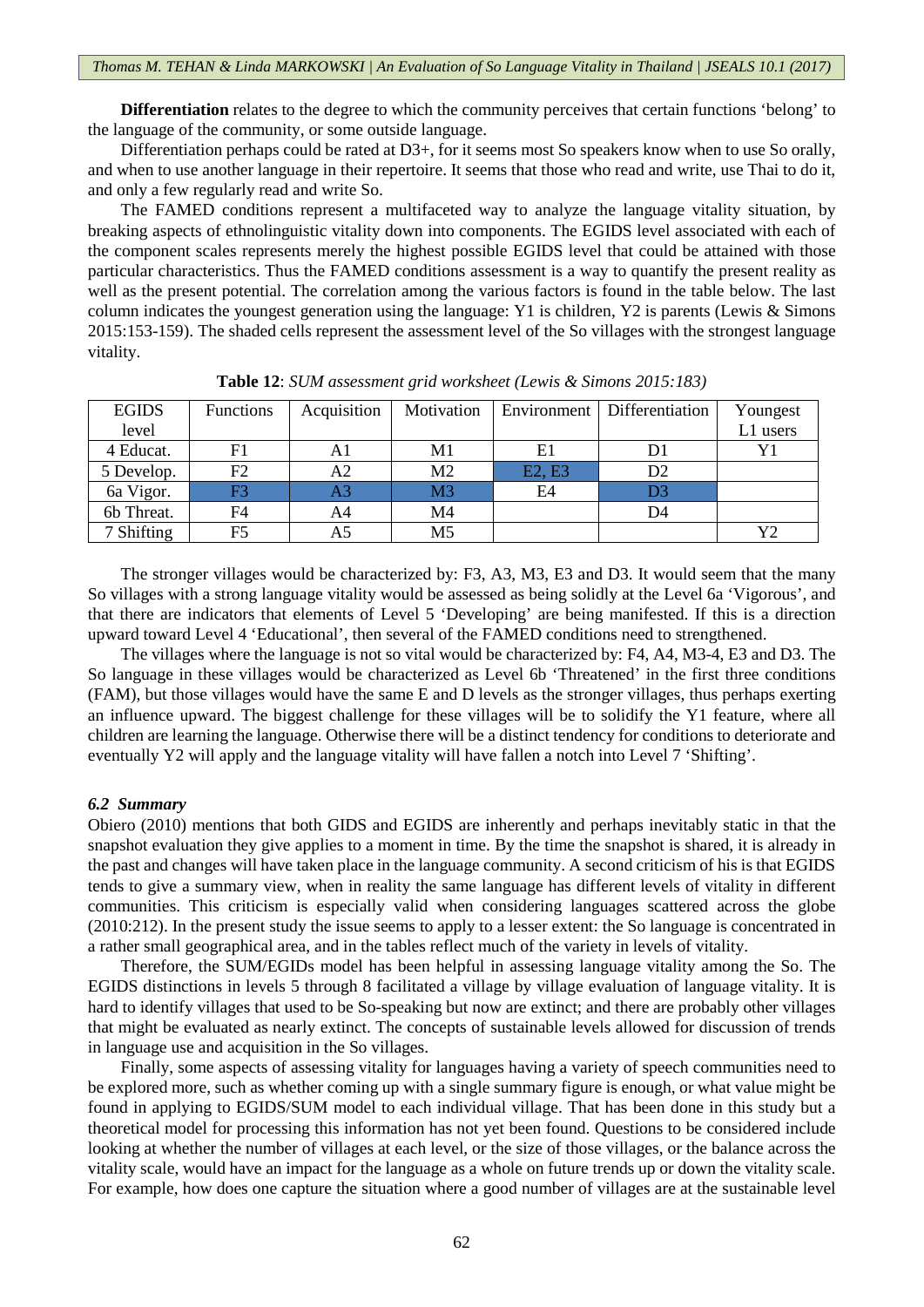of 6a, but also there are a number of villages at lower levels that are not sustainable? What if the total number of villages which are So-speaking communities diminishes? How would it affect a summary statement like: 'The EGIDS level of vitality for the So community is 6a'? At the moment, answers to these questions are not obvious.

The next step in this EGIDS/SUM assessment would be to explore the 'Bodies of Knowledge' (2015:31- 36) that are crucial to some aspect of life and the language used to express it. These bodies of knowledge correlate with the Functions outlined in the previous section. The Sustainable Use Model assists community members in determining which of the languages used within the community will be associated with each Function. However, exploration of this topic is beyond the scope of this paper.

# **7. Conclusions on the future for So in Thailand**

**.** 

The activities listed in Section 4 demonstrate that at least a portion of the So-speaking community is making efforts towards preserving and revitalizing the use of the So language, having more success and making more progress than that shown in the earlier studies on Mpi and Tai Ya. These efforts, if continued and built upon, will continue to strengthen the So language. Yet based on the GIDS and UNESCO analyses of vitality, the So language is in a threatened state, with some portions of the community no longer speaking So. The future could lead them either towards greater language vitality or closer to endangerment. Table 13 summarizes the assessments of various So villages.

| <b>EGIDS</b> | 1 village at Level $5 -$ Developing     |
|--------------|-----------------------------------------|
|              | 25 villages at Level $6a - Vigorous$    |
|              | 10 villages at Level 6b – Threatened    |
|              | $3$ villages at Level $7 -$ Shifting    |
|              | 7 villages at Level 8a – Moribund       |
|              | 3 villages at Level 8b – Nearly Extinct |

**Table 13:** *Summary of the evaluations of So language vitality*

It may or may not be practical to develop a formula to determine an exact level of language vitality or endangerment. However, looking at the various perspectives and the unique considerations of each perspective or model, we can glean much important information for helping the So language spoken in Thailand to move up all of the scales and have a stronger language vitality, to prevent movement in the direction of endangerment.

From the EGIDS perspectives therefore, what would further help the So language to survive, grow, and prosper? First of all and foundationally, the So speech communities at EGIDS level 6a 'Vigorous' must continue to maintain their language. If villages that are at lower levels of vitality decide that they will value and speak So in the home and community, and that the children will be expected to learn it, obviously the vitality of the language would increase. This would not necessarily be reflected in all of the scales, since those villages would simply move into the group of existing strong villages, but overall numbers could be increased motivation for further revitalization. Various community events could serve to educate So speakers of the necessity to pass the language along, and to improve the attitude of the So toward their own language.

Secondly, the literature on vitality and endangerment emphasize a prerequisite foundation of an accepted standardized orthography in use throughout the community and written literature available. This foundation is currently being addressed, but it must be continued and strengthened, with So in all villages able to access written So. With a recent sudden increase in use of smartphones among young people even in remote areas, the distribution of reading materials is now much less of a barrier. Reading materials of whatever kind in themselves would be useless to maintain a vigorous language unless the foundation in the home and community is in place first, and then literacy classes or reading guides must be widely accessible. Further technical and financial support will likely be needed from outside to maintain and expand on current efforts.

Also, additional documentation<sup>[16](#page-18-0)</sup> of the So language is warranted: grammars, dictionaries, a text corpus, audio and video recordings, interviews of people with specialized knowledge, etc.

<span id="page-18-0"></span><sup>&</sup>lt;sup>16</sup> Current documentation on So includes: Chinowat 1983; Gainey 1985; Hardkadee 2016; Lerthirunwong 1980; L-Thongkum 2000; Markowski 2009; Migliazza 1992, 1998, 2002, 2003, 2005; Miller 1994; Miller & Miller 1994, 1996; Sidwell 2005, 2015.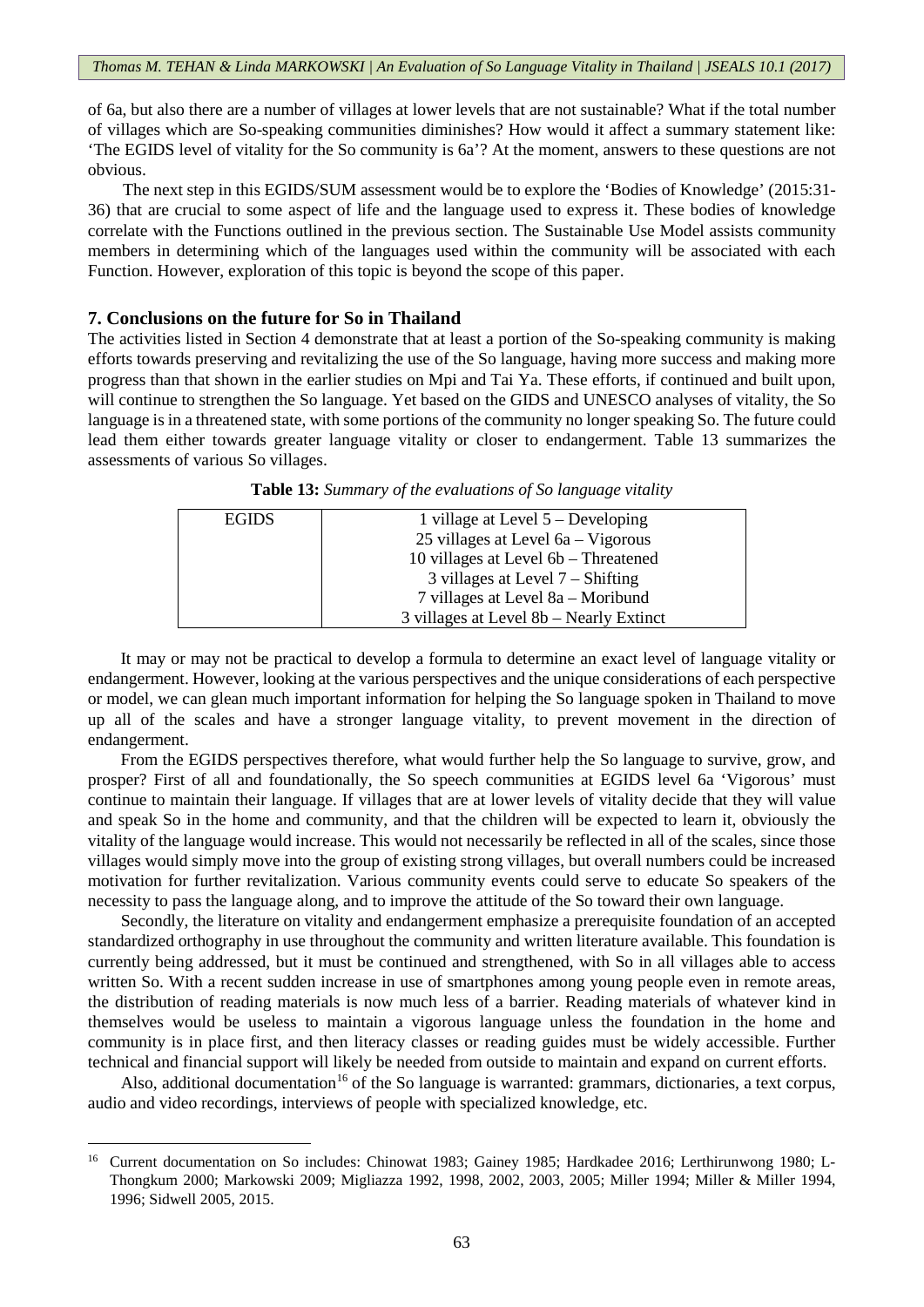It should be noted that, as research in multilingualism clearly shows, strengthening the So vitality does not imply monolingualism, but can well support multilingualism in Northeastern Thai and Standard Thai. Insights from the Sustainable Use Model can guide efforts in establishing stable multilingualism through community decisions on developing the So language to be used for more functions, but this will have to be balanced with cultural considerations. The FAMED conditions could also be explored with So community members, to see whether this model would be helpful for planning.

Alongside this, though, now that some language development activities have been put into place, it is crucial to find appropriate assessment tools for continually evaluating and redirecting these efforts, and monitor on-going changes in vitality (Obiero 2010). Many of the activities promoting So language and culture described in Section 4 started out admirably but faded quickly. The reasons for this need to be looked at in order to move towards sustaining and expanding these efforts. Current initiatives must be maintained and expanded, and other appropriate initiatives started.

It would also be worthwhile to survey the situation in the So (or Makong) communities of the Lao PDR. Research there may also help with development of literature and resource materials. Since many villages are more difficult to access, there may be less contact with majority language speakers and a better-preserved vocabulary. It would be useful to compare the language vitality assessments, as well as look at a combined analysis of the entire So community in both countries.

In summary, So (as with Mpi, Tai Ya, and many other minority languages) is at a critical point. Time, energy and finances, if they are applied strategically, could make a crucial difference in preserving the language. If things continue as they are, there will likely continue to be mother-tongue speakers of So. But it will take only a few more So speakers not to pass on their language to their children for the threat of language shift and eventually death to become a reality.

## **References**

- Brenzinger, Matthias, Akira Yamamoto, Noriko Aikawa, Dimitri Koundiouba, Anahit Minasyan, Arienne Dwyer, Colette Grinevald, Michael Krauss, Osahito Miyaoka, Osamu Sakiyama, Rieks Smeets, and Ofelia Zepeda. 2003. *Language vitality and endangerment*. Paris: UNESCO Ad Hoc Expert Group Meeting on Endangered Languages. [http://www.unesco.org/culture/ich/doc/src/00120-EN.pdf.](http://www.unesco.org/culture/ich/doc/src/00120-EN.pdf)
- Chinowat, Ekawit. 1983. A comparative study of the morphological processes of Kui, Bruu and So. Bangkok: Chulalongkorn University MA thesis.
- Choo, Marcus. 2008. A sociolinguistic survey of So in Northeastern Thailand. Research Project #SU8. Chiang Mai, Thailand: Payap University. [http://li.payap.ac.th/images/stories/survey/So%20in%20NE%20Thailand%20report%20%28FINAL%](http://li.payap.ac.th/images/stories/survey/So%20in%20NE%20Thailand%20report%20%28FINAL%29.pdf) [29.pdf](http://li.payap.ac.th/images/stories/survey/So%20in%20NE%20Thailand%20report%20%28FINAL%29.pdf) downloaded 14 July 2011.
- Choo, Marcus. 2012. An investigation of intelligibility between So varieties in Northeast Thailand: the Bru in Khok Saat. Chiang Mai, Thailand: Payap University. [http://li.payap.ac.th/images/stories/survey/So\\_RTT\\_Report.pdf](http://li.payap.ac.th/images/stories/survey/So_RTT_Report.pdf)
- Choo, Marcus, Jennifer Herington, Amy Ryan & Jennifer Simmons. 2012. Sociolinguistic survey of Bru in Phang Khon and Phanna Nikhom Districts, Sakon Nakhon Province, Thailand. Chiang Mai, Thailand: Payap University.

[http://li.payap.ac.th/images/stories/survey/sociolinguistic\\_survey\\_of\\_bru\\_in\\_thailand.pdf](http://li.payap.ac.th/images/stories/survey/sociolinguistic_survey_of_bru_in_thailand.pdf)

- Fishman, Joshua A. 1991. Reversing language shift: Theoretical and empirical foundations of assistance to threatened languages. Clevedon: Multilingual Matters.
- Fishman, Joshua A. 2000. Reversing language shift: RLS theory and practice revisited. In Kindell, Gloria & M. Paul Lewis (eds.), Assessing ethnolinguistic vitality: Theory and practice, Selected Papers from the Third International Language Assessment Conference, 1-26. Dallas, TX: SIL International.
- Gainey, Jerry. 1985. A comparative study of Kui, Bruu and So phonology from a genetic point of view. Bangkok: Chulalongkorn University MA thesis.
- Gehrmann, Ryan. 2016. The West Katuic language: Comparative phonology and diagnostic tools. Chiang Mai, Thailand: Payap University MA thesis.
- Ghoemeh, Ah Suhn. 2015a. Language vitality among the Akha in Myanmar. International Conference on Burma/Myanmar Studies: Burma/Myanmar in Transition: Connectivity, Changes and Challenges.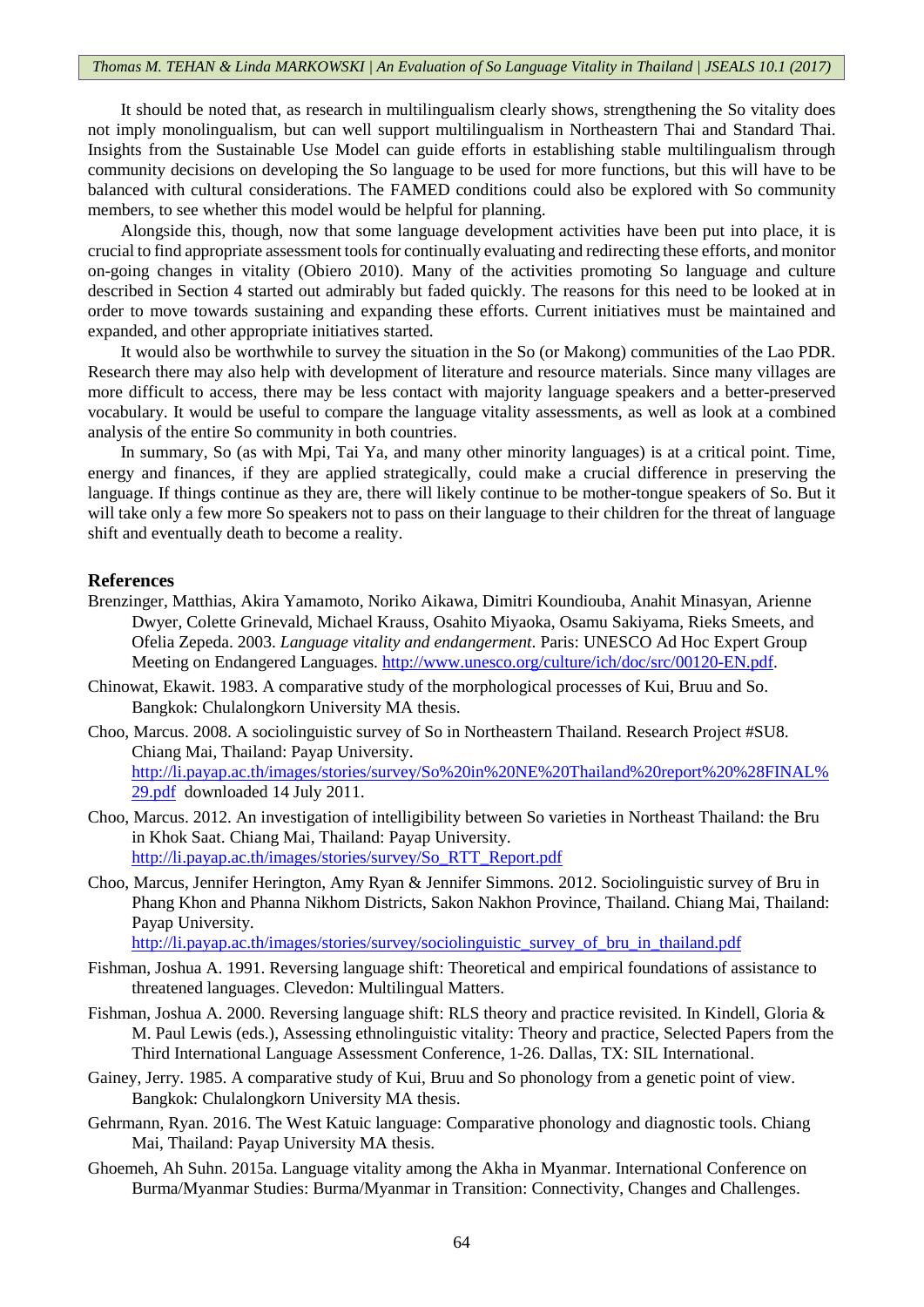- Ghoemeh, Ah Suhn. 2015b. Assessing the vitality of Akha in Myanmar with the Sustainable Use Model. Chiang Mai, Thailand: Payap University MA thesis.
- Hardkadee, Kraisorn. 2016. การศึกษาระบบเสียงและระบบตัวเขียนภาษาโทรํบ้านกุดสะกอย. [A study of Thrɔ language phonology and orthography development of Ban Kutsakoy.] Bangkok: Mahidol University MA thesis.
- Jenny, Mathias & Paul Sidwell, eds. 2015. *The handbook of Austroasiatic Languages*. Vol. 1. Leiden, Boston: Brill.
- Lao Department of Statistics. 2005. Population Census 2005. <http://www.nsc.gov.la/PopulationCensus2005.htm>
- Lerthirunwong, Malai. 1980. A syntactic description of So: An Austroasiatic language in Thailand. Bangkok: Mahidol University MA thesis.
- Lewis, M. Paul. 1996. Language maintenance in seven K'iche' communities. *SIL Electronic Working Papers* 1996-002, July 1996. [http://www.sil.org.silewp/1996/002/silewp 1996-002.html.](http://www.sil.org.silewp/1996/002/silewp%201996-002.html)
- Lewis, M. Paul. (ed.). 2009. *Ethnologue: languages of the world, 15th edition.* Dallas, TX: SIL International. Online version: [http://www.ethnologue.com/.](http://www.ethnologue.com/)
- Lewis, M. Paul, & Gary F. Simons. 2010. Assessing endangerment: Expanding Fishman's GIDS. *Revue Roumaine de Linguistique*, 55. 103-20.
- Lewis, M. Paul, & Gary F. Simons. 2015. Sustaining language use: Perspectives on community-based language development. Dallas, TX: SIL International. Online version: [http://leanpub.com/sustaininglanguageuse.](http://leanpub.com/sustaininglanguageuse)
- Lewis, M. Paul, Gary F. Simons, and Charles D. Fennig (eds.). 2016. *Ethnologue: Languages of the world, Nineteenth edition.* Dallas, TX: SIL International. Online version: [http://www.ethnologue.com.](http://www.ethnologue.com/) Accessed repeatedly since its publication.
- Markowski, Linda. 2009. So orthography revision and committee process. PYU Working Papers in Linguistics 5. Chiang Mai: Payap University.
- Migliazza, Brian. 1992. Lexicostatistic analysis of some Katuic languages. International Symposium on Language and Linguistics (ISLL) III. 1320-1325. Bangkok: Chulalongkorn University Printing House.
- Migliazza, Brian. 1998. A grammar of So A Mon-Khmer language of northeast Thailand. Bangkok: Mahidol University PhD thesis.
- Migliazza, Brian. 2002. The So people. In TU-SIL-LRDP Committee (ed.), *Minority language orthography in Thailand: Five case studies*, 539-574. Bangkok: TU-SIL-LRDP Committee. [http://msea](http://msea-ling.info/digidata/306/b09800-so.pdf)[ling.info/digidata/306/b09800-so.pdf.](http://msea-ling.info/digidata/306/b09800-so.pdf) Accessed and viewed 18 June 2008.
- Migliazza, Brian. 2003. So stories: A preliminary analysis of texts in a Mon-Khmer language. *Mon-Khmer Studies* 33. 67-158.
- Migliazza, Brian. 2005 Some expressives in So. *Ethnorema* 1 (1): 1-18. [http://www.ethnorema.it/pdf/numero%201/BRIAN%20MIGLIAZZA.pdf.](http://www.ethnorema.it/pdf/numero%201/BRIAN%20MIGLIAZZA.pdf) Accessed and viewed 18 June 2008.
- Miller, Carolyn. 1994. Perceptions of ethnolinguistic identity, language shift and language use in Mon-Khmer language communities of Northeast Thailand. *Mon- Khmer Studies* 23. 83-101.
- Miller, John & Carolyn. 1994. Notes on phonology and orthography in several Katuic Mon-Khmer groups in Northeast Thailand. *Mon-Khmer Studies* 24. 27-51.
- Miller, John & Carolyn. 1996. Lexical comparison of Katuic Mon-Khmer languages with special focus on So-Bru group in Northeast Thailand. *Mon-Khmer Studies* 26. 255-290.
- Obiero, Ogone John. 2010. From assessing language endangerment or vitality to creating and evaluating language revitalization programmes. *Nordic Journal of African Studies* 19(4). 201-226.
- Premsrirat, Suwilai & Dennis Malone. 2003. Language development and language revitalization in Asia. [http://www.sil.org/asia/ldc/plenary\\_papers/suwila\\_and\\_dennis\\_malone.pdf](http://www.sil.org/asia/ldc/plenary_papers/suwila_and_dennis_malone.pdf) (9 September 2005).
- Sidwell, Paul. 2005. The Katuic languages: Classification, reconstruction and comparative lexicon. Lincom Europa: Muenchen, Germany.